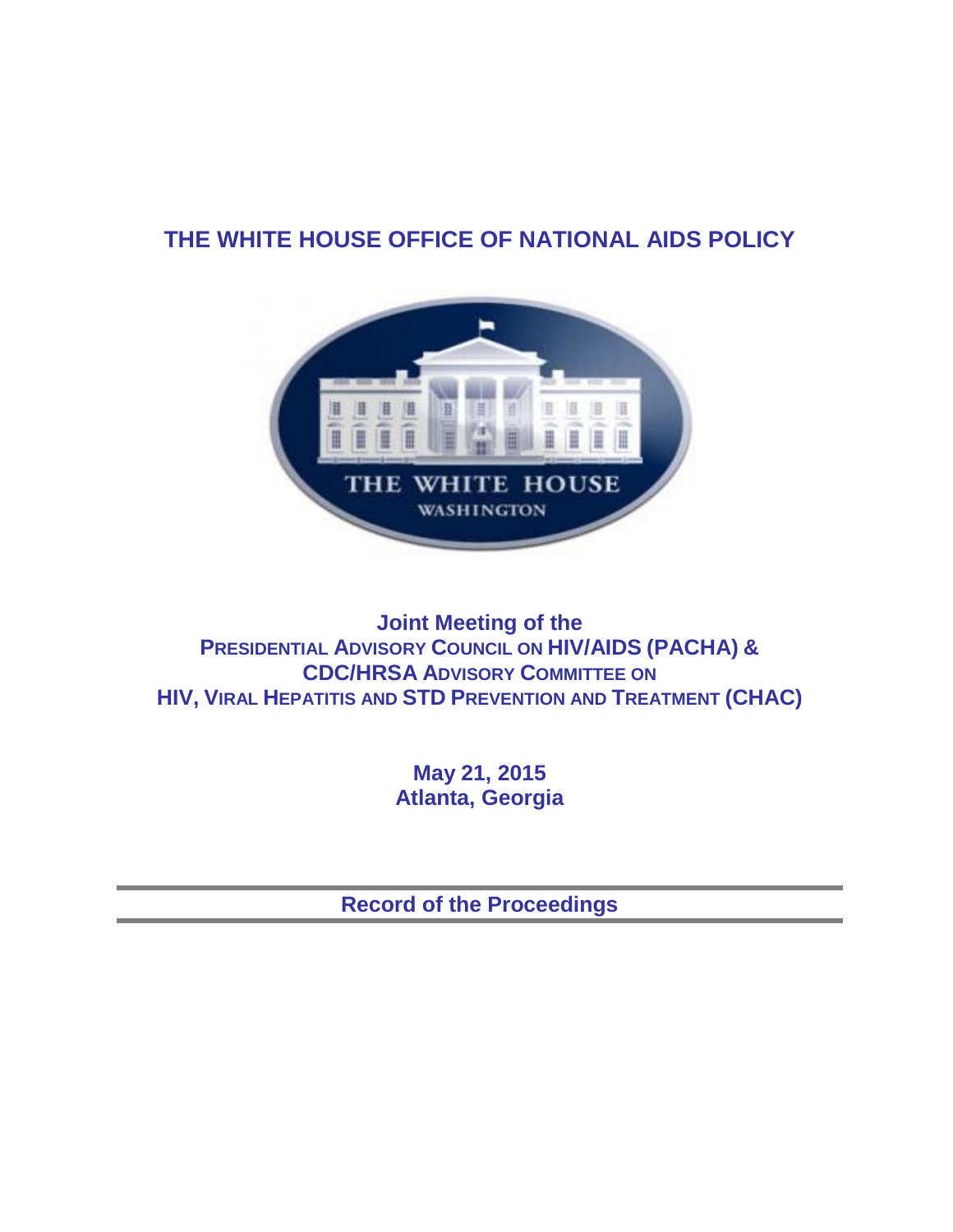# **TABLE OF CONTENTS**

# Page

| Summary of the NHAS Breakout Group Reports and Follow-Up Discussion 20 |  |
|------------------------------------------------------------------------|--|
|                                                                        |  |
|                                                                        |  |
|                                                                        |  |
|                                                                        |  |
|                                                                        |  |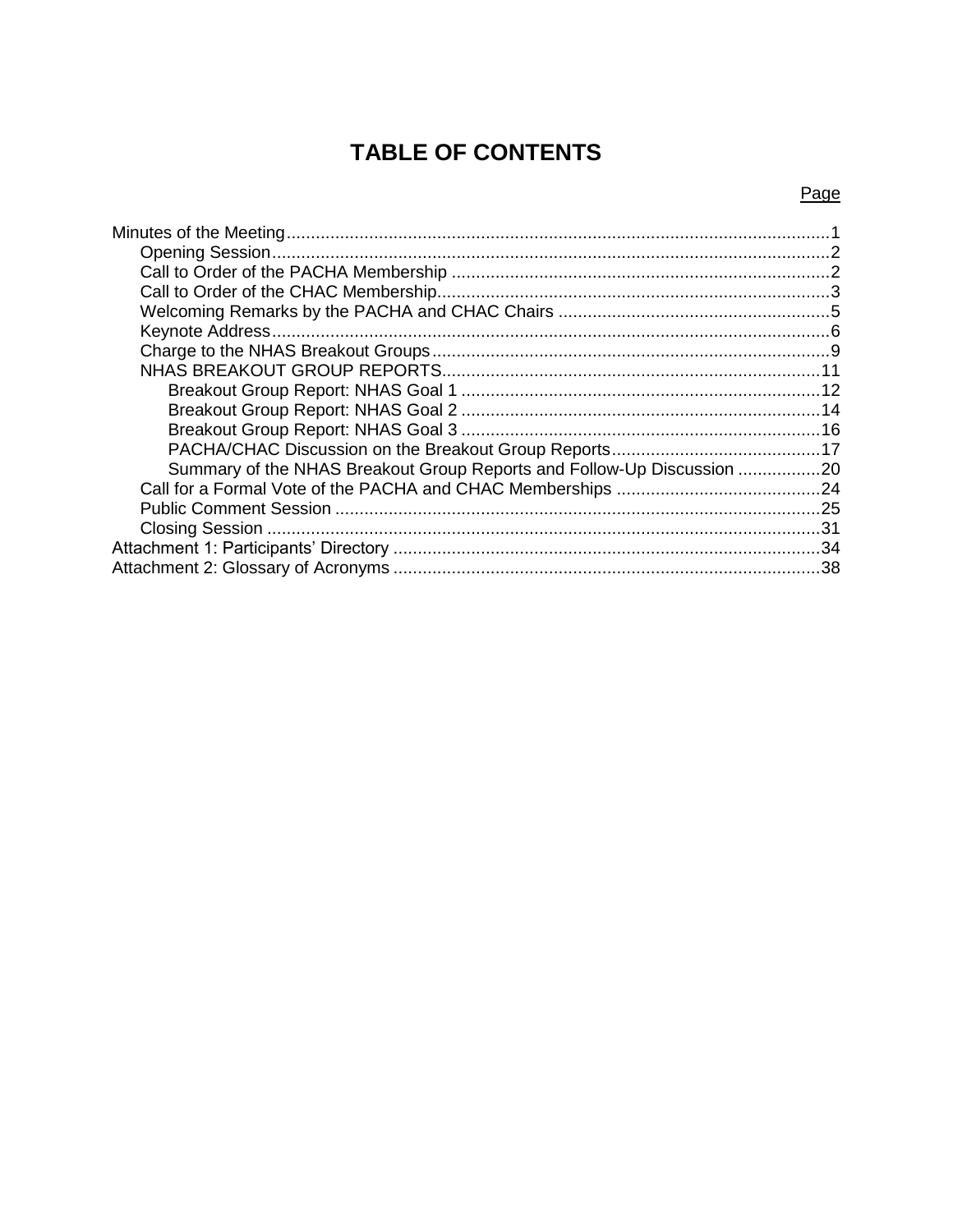

# **THE WHITE HOUSE OFFICE OF NATIONAL AIDS POLICY**

# **Joint Meeting of the PRESIDENTIAL ADVISORY COUNCIL ON HIV/AIDS (PACHA) & CDC/HRSA ADVISORY COMMITTEE ON HIV, VIRAL HEPATITIS AND STD PREVENTION AND TREATMENT (CHAC) May 21, 2015 Atlanta, Georgia**

# **Minutes of the Joint Meeting**

The White House Office of National AIDS Policy (ONAP) convened the first joint meeting of the Presidential Advisory Council on HIV/AIDS (PACHA) and the Centers for Disease Control and Prevention (CDC)/Health Resources and Services Administration (HRSA) Advisory Committee on HIV, Viral Hepatitis and STD Prevention and Treatment (CHAC). The proceedings were held on May 21, 2015 at the W Atlanta-Downtown Hotel in Atlanta, Georgia.

PACHA is a Federal Advisory Committee (FAC) that is chartered to provide advice, information and recommendations to the Secretary of the U.S. Department of Health and Human Services (HHS) regarding programs and policies to improve the U.S. response to the HIV/AIDS epidemic and to advance a progressive HIV/AIDS research agenda. CHAC is a FAC that is chartered to advise the Secretary of HHS, Director of CDC, and Administrator of HRSA on objectives, strategies, policies and priorities for HIV, viral hepatitis, and STD prevention and treatment efforts for the nation.

The overarching purpose of the meeting was for ONAP to gather expert advice, input and recommendations from PACHA and CHAC on the updated National HIV/AIDS Strategy (NHAS) for 2016-2020. The U.S. government and its partners would continue to use the updated NHAS to guide the overall response and efforts to improve domestic HIV/AIDS over the next five years.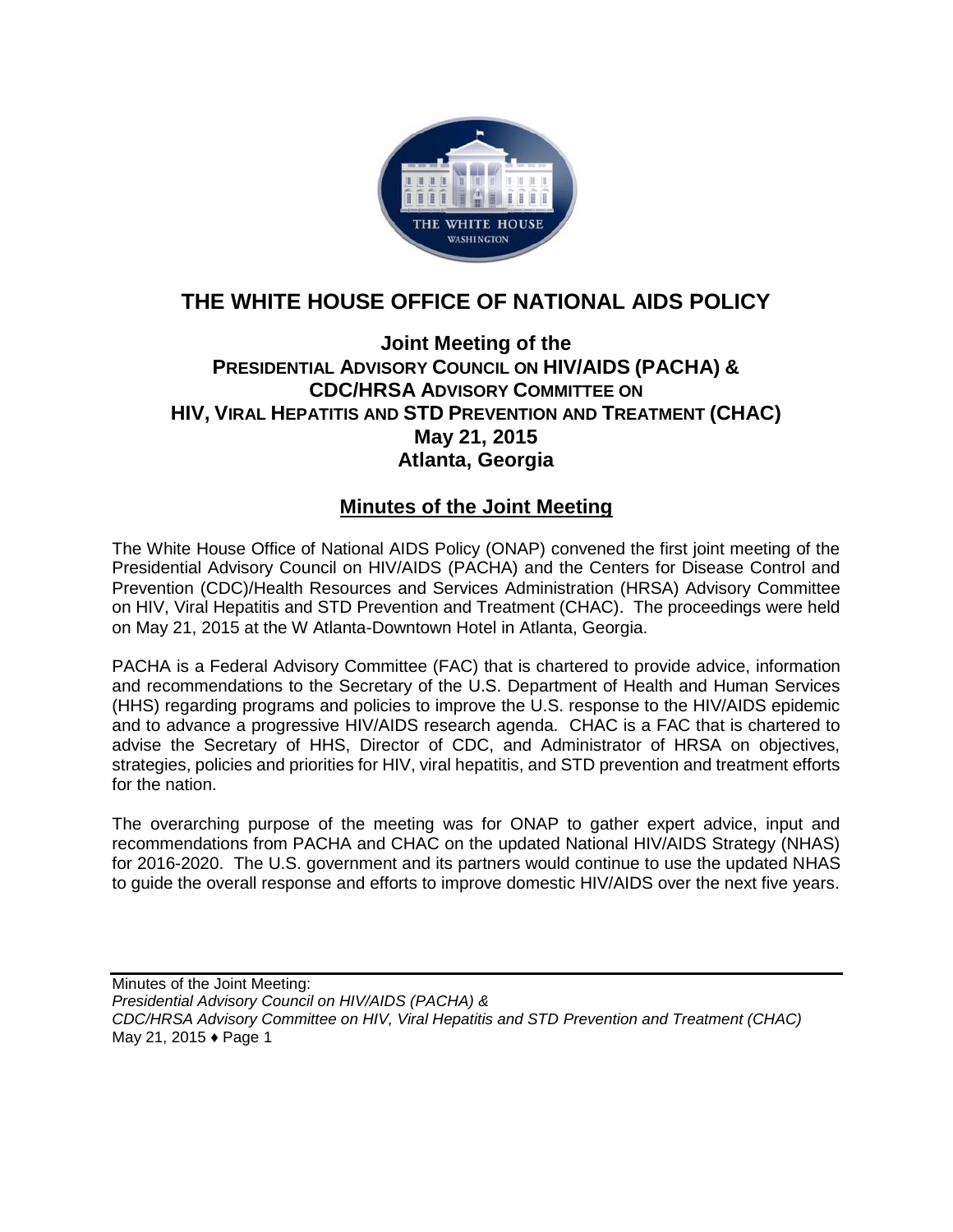Information for the public to attend the joint PACHA/CHAC meeting in person or participate remotely via teleconference was published in the *Federal Register* in accordance with Federal Advisory Committee Act rules. All sessions of the meeting were open to the public (*Attachment 1: Participants' Directory*).

#### **Opening Session**

**Douglas Brooks, MSW Director** Office of National AIDS Policy

Mr. Brooks opened the meeting at 9:05 a.m. and welcomed the participants to the first joint PACHA/CHAC meeting. He thanked the PACHA and CHAC members for contributing their valuable time and expertise to provide critical guidance to ONAP on the updated NHAS for 2016- 2020.

Mr. Brooks announced that the PACHA and CHAC members would report to their assigned breakout groups to formulate high-level recommendations on the overall NHAS and provide specific input on each of the NHAS goals in terms of gaps and areas of improvement.

## **Call to Order of the PACHA Membership**

## **Karen DeSalvo, MD, MPH, MSc**

Acting Assistant Secretary for Health U.S. Department of Health and Human Services

Dr. DeSalvo administered the following Oath of Office to five new PACHA members.

I do solemnly swear that I will support and defend the Constitution of the United States against all enemies, foreign and domestic; that I will bear true faith and allegiance to the same; that I will take this obligation freely without any mental reservation or purpose of evasion; and that I will well and faithfully discharge the duties of the office on which I am about to enter. So help me God.

Upon taking their oaths, the new PACHA members were officially sworn in. The participants joined Dr. DeSalvo in applauding the five members on their new appointments.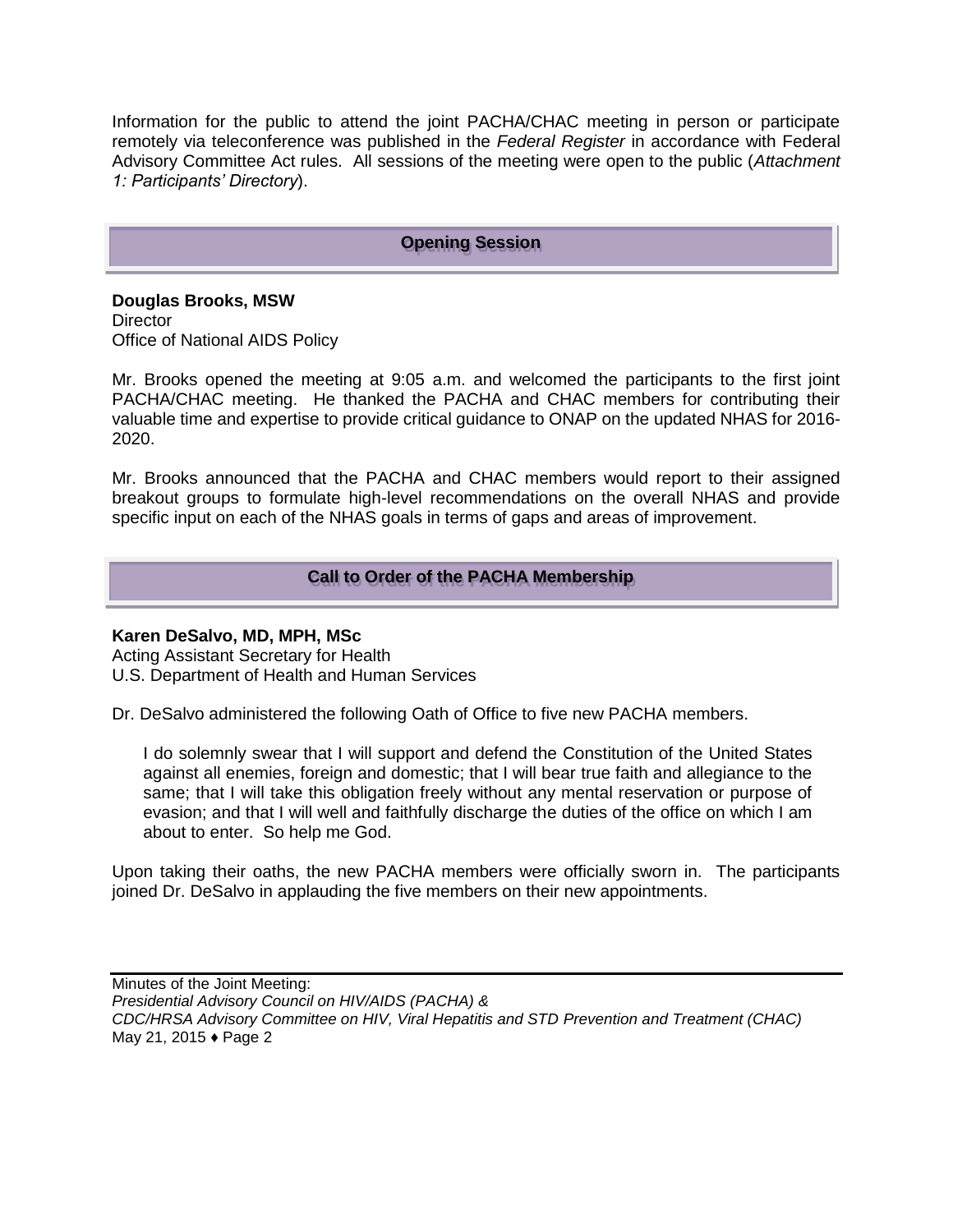- Jeffrey Akman, MD; Vice President for Health Affairs, George Washington University & Dean, George Washington School of Medicine and Health Sciences
- Oliver Clyde Allen III; Presiding Bishop, United Progressive Pentecostal Fellowship of Churches
- Ulysses Burley III, MD, MPH; Program Director, Evangelical Lutheran Church
- Yvette Flunder, DMin; Founder and Senior Pastor, City of Refuge United Church of Christ & Presiding Bishop, Fellowship of Affirming Ministries
- Gabriel Maldonado, MBA; Executive Director and CEO, TruEvolution

#### **Kaye Hayes, MPA**

HHS Office of HIV/AIDS and Infectious Disease Policy PACHA Executive Director

Ms. Hayes conducted a roll call and confirmed that 22 PACHA members and the liaison representative to CHAC were in attendance.

#### **Call to Order of the CHAC Membership**

#### **Jonathan Mermin, MD, MPH**

Director, National Center for HIV/AIDS, Viral Hepatitis, STD and TB Prevention Centers for Disease Control and Prevention CHAC Designated Federal Officer, CDC

Dr. Mermin conducted a roll call to determine the CHAC voting members, *ex-officio* members and liaison representatives who were in attendance. He announced that CHAC meetings are open to the public and all comments made during the proceedings are a matter of public record. He reminded the CHAC voting members of their responsibility to disclose any potential individual and/or institutional conflicts of interest for the public record and recuse themselves from voting or participating in these matters.

## **CONFLICT OF INTEREST DISCLOSURES**

**CHAC Voting Member (Institution/Organization)**  Sanjeev Arora, MD, FACP (University of New Mexico Health Sciences Center)

#### **Potential Conflict of Interest**

Recipient of federal funding from CDC; recipient of pharmaceutical research contracts from AbbVie and Gilead Sciences for new hepatitis C virus (HCV) drug development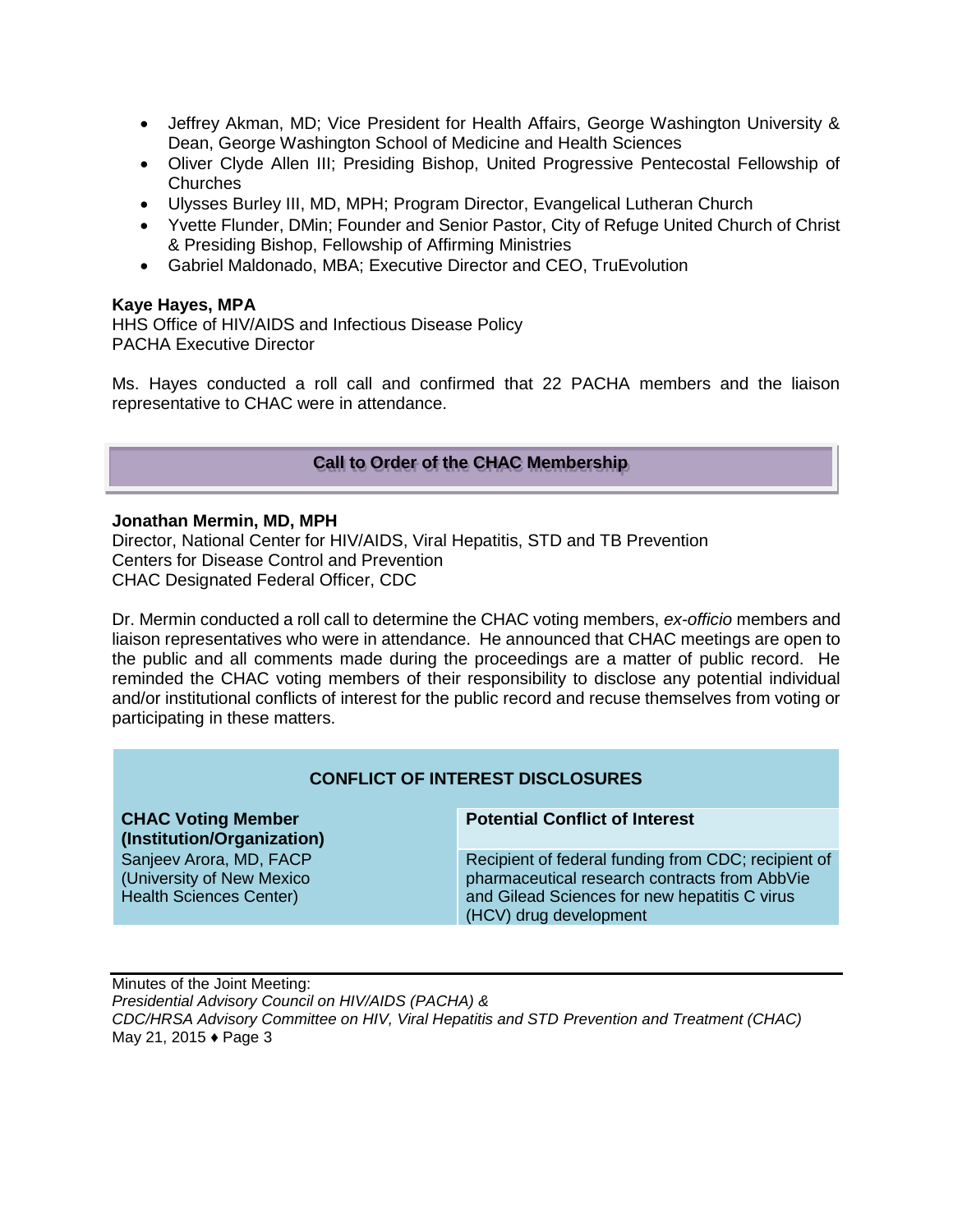#### **CONFLICT OF INTEREST DISCLOSURES**

| <b>CHAC Voting Member</b><br>(Institution/Organization)                                | <b>Potential Conflict of Interest</b>                                                                                            |
|----------------------------------------------------------------------------------------|----------------------------------------------------------------------------------------------------------------------------------|
| Virginia Caine, MD<br>(Marion County, Indianapolis<br><b>Public Health Department)</b> | Recipient of federal funding from HRSA for Ryan<br>White; member of the National Medical<br><b>Association Board of Trustees</b> |
| Guillermo Chacon<br>(Latino Commission on AIDS)                                        | Recipient of federal funding from CDC; member of<br>Community Advisory Boards for Merck and ViiV<br>Healthcare                   |
| Kathleen Clanon, MD<br>(Alameda County, Oakland Medical Center)                        | No conflicts disclosed                                                                                                           |
| Carlos del Rio, MD<br>(Rollins School of Public Health<br><b>Emory University)</b>     | Recipient of federal funding from CDC and the<br>National Institutes of Health (NIH)                                             |
| Dawn Fukuda, ScM<br>(Massachusetts Department of Public<br>Health)                     | Recipient of federal funding from CDC and HRSA                                                                                   |
| Camilla Graham, MD, MPH<br>(Beth Israel Deaconness Medical Center)                     | Member of the Massachusetts Medicaid Program<br><b>Drug Utilization Review Board</b>                                             |
| Debra Hauser, MPH<br>(Advocates for Youth)                                             | Recipient of federal funding from CDC; member of<br>the Trojan's Sexual Health Advisory Council                                  |
| Marjorie Hill, PhD<br>(Consulting Services)                                            | Recipient of federal funding from CDC and HRSA                                                                                   |
| Steven Johnson, MD<br>(University of Colorado School of Medicine)                      | Recipient of federal funding from HRSA and NIH;<br>member of the ViiV Healthcare Advisory Board                                  |
| Michael Kaplan<br>(AIDS United)                                                        | Recipient of federal funding from CDC and HRSA;<br>recipient of pharmaceutical funding                                           |
| Jennifer Kates, PhD<br>(Kaiser Family Foundation)                                      | No conflicts disclosed                                                                                                           |
| Amy Leonard, MPH<br>(Legacy Community Health Services)                                 | Recipient of federal funding from CDC and HRSA                                                                                   |

Dr. Mermin confirmed that the 14 voting members and 7 *ex-officio* members in attendance constituted a quorum for CHAC to conduct its business during the joint meeting with PACHA on May 21, 2015.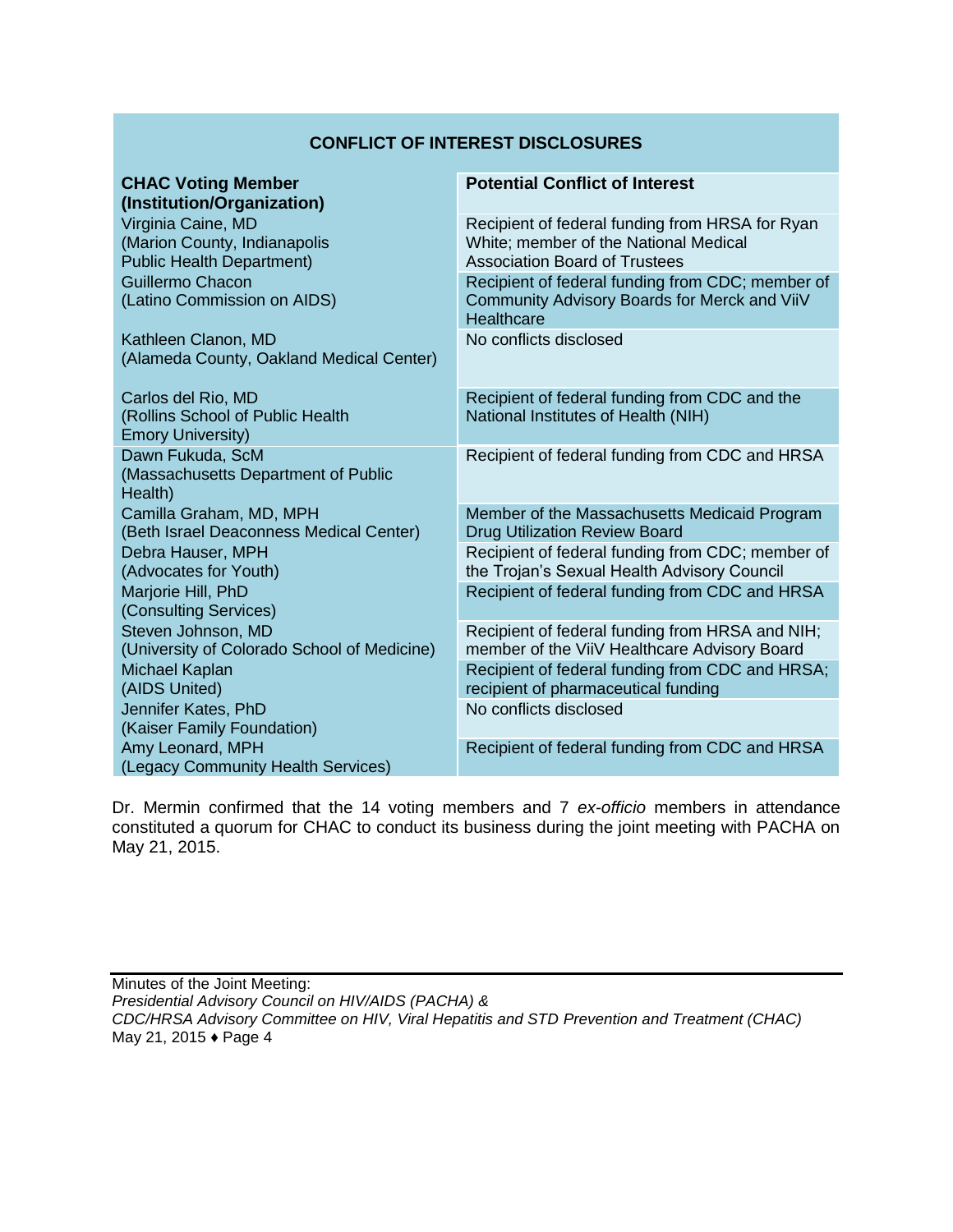Mr. Brooks noted a major difference between the two committees. New PACHA members take an Oath of Office and are officially sworn in. CHAC voting members are required to publicly disclose their individual and/or institutional conflicts of interest during each public meeting.

# **Welcoming Remarks by the PACHA and CHAC Chairs**

# **Kathleen Clanon, MD, CHAC Co-Chair**

Medical Director Alameda County Health Care Services Agency

Dr. Clanon explained that CHAC formulates advice to CDC and HRSA to identify areas of interagency synergy, but also to fill gaps in the prevention and treatment of HIV, viral hepatitis and STDs. She confirmed that CHAC was extremely pleased to attend its first joint meeting with PACHA.

## **Dawn Fukuda, ScM, CHAC Co-Chair**

Director, Office of HIV/AIDS Massachusetts Department of Public Health

Ms. Fukuda informed PACHA that CHAC convened its biannual meeting on the previous day. She highlighted key outcomes from CHAC's discussions.

- CHAC made a recommendation to convene a new Youth Workgroup to specifically focus on emerging youth-related issues:
	- o HIV in youth
	- o Sexual health
	- o Lesbian/gay/bisexual/transgender/questioning (LGBTQ) youth
	- o High HCV rates in youth due to misuse of opiates
	- o Low rates of viral suppression among racial/ethnic minority youth
	- $\circ$  Unique challenges of young black men who have sex with men (YBMSM)
- CHAC identified critical gaps that will need to be filled to cure HCV in the United States:
	- o Enhanced HCV surveillance capacity in health departments
	- o Expanded HCV treatment in multiple settings
	- o Improved access to an HCV prevention, care, treatment and cure infrastructure
	- o Increased insurance coverage, particularly to address health inequities of low-income persons living with HCV
	- o Inclusion of HCV provider training in HIV and other infectious disease care systems
	- $\circ$  Opportunities to leverage the HIV prevention and care infrastructure to better serve persons with HCV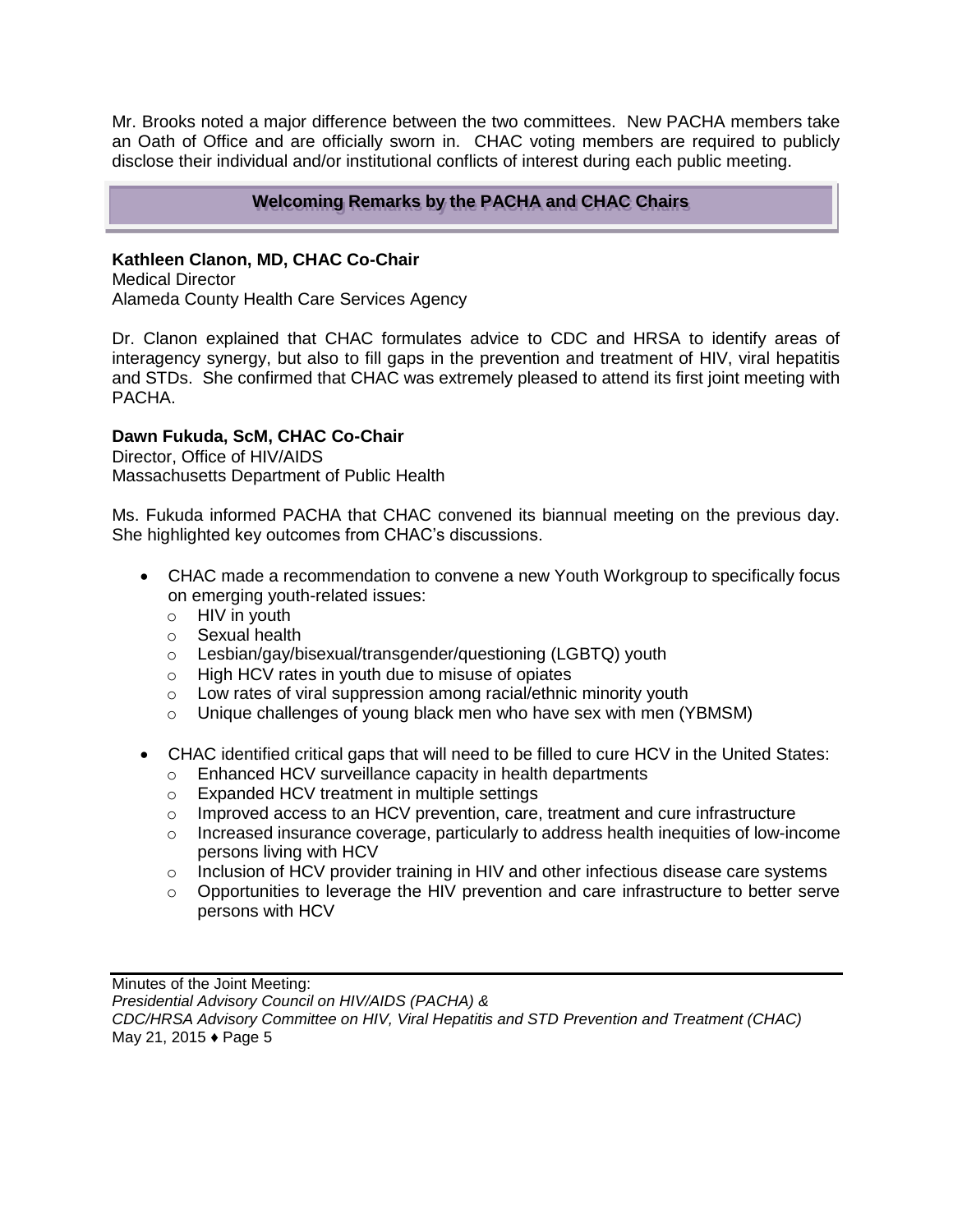- CHAC described the infrastructure that will be necessary to ensure the successful implementation of pre-exposure prophylaxis (PrEP) in the field:
	- $\circ$  Extensive training and education to build the capacity of providers to deliver PrEP
	- o Additional venues to access, implement and scale-up PrEP
	- $\circ$  Risk profiles to identify and reach populations that can greatly benefit from PrEP (e.g., subgroups of MSM, youth, women and transgenders)

Ms. Fukuda summarized three key issues that CHAC emphasized in all of its discussions: health disparities; implementation of data-to-care approaches; and the use of new technologies (e.g., electronic medical records and enhanced surveillance) to support high-quality care in medical settings.

## **Nancy Mahon, JD, PACHA Chair**

Senior Vice President, M·A·C Cosmetics Global Executive Director, M·A·C AIDS Fund

Ms. Mahon clarified that PACHA's guidance primarily focuses on determining next steps and new directions. PACHA makes strong efforts to use its advisory role in a powerful manner to achieve the greatest impact on HIV/AIDS. For example, the 2010-2015 NHAS was effective overall, but PACHA will now direct its attention to providing advice on maintaining the momentum and scaling up the 2016-2020 NHAS.

Ms. Mahon acknowledged the important need for both committees to listen and provide input to assist ONAP in updating the NHAS at a macro level. To achieve this goal, she asked her PACHA and CHAC colleagues to consider their individual and/or institutional priorities only in the context of translating these issues into broad policy.

Ms. Mahon's position was that this approach would provide PACHA and CHAC with a tremendous opportunity to change national policy. She was extremely pleased that PACHA would be able to undertake this important effort in close collaboration with CHAC.

## **Keynote Address**

Mr. Brooks was honored that Dr. David Satcher agreed to deliver the keynote address to the first joint PACHA/CHAC meeting. He highlighted key milestones in Dr. Satcher's distinguished career in both the public and private sectors.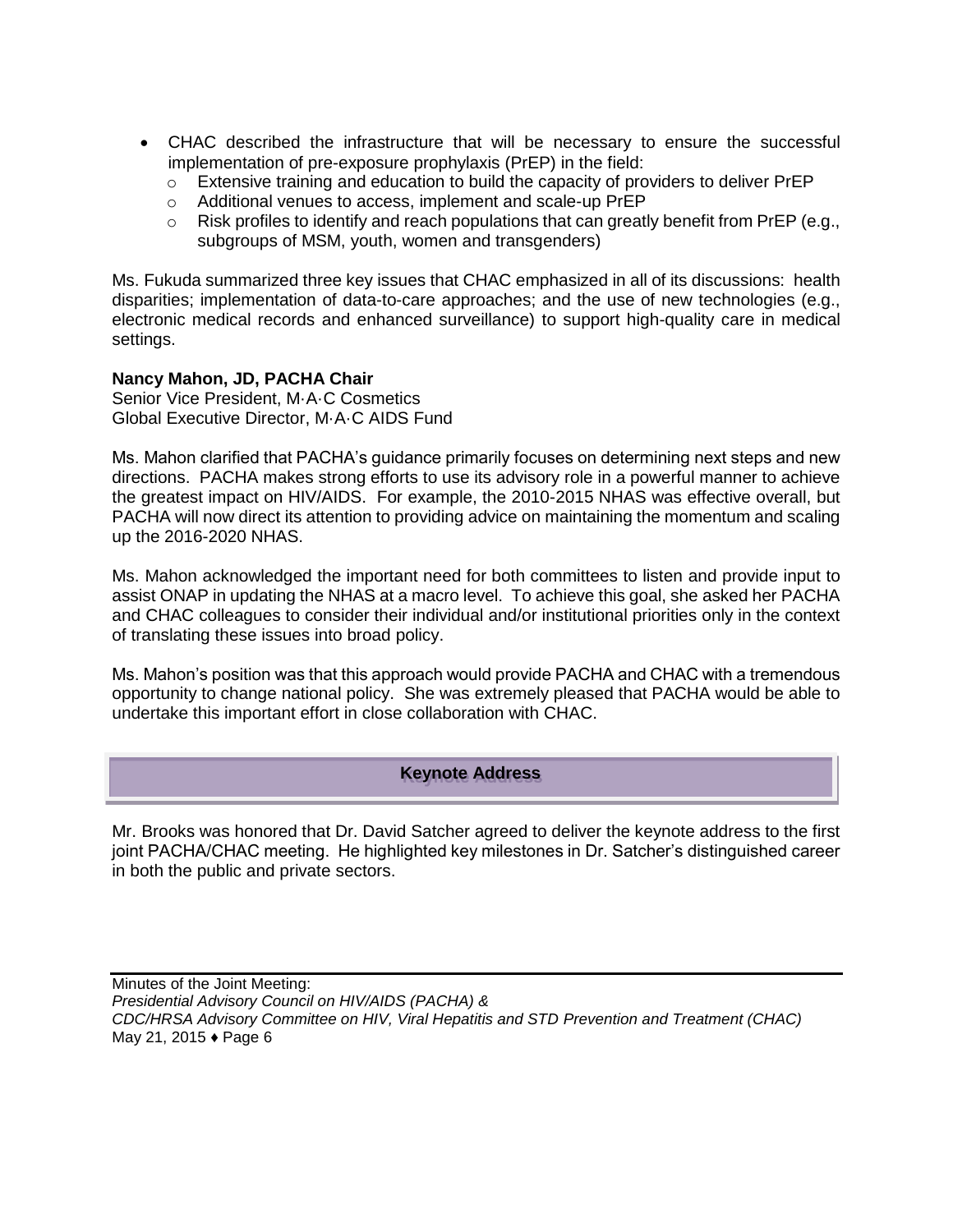- Dual appointment:  $16<sup>th</sup>$  Surgeon General of the United States &  $10<sup>th</sup>$  Assistant Secretary for Health in HHS
- Four-Star Admiral, U.S. Public Health Service Commissioned Corps
- 13<sup>th</sup> Director of the Centers for Disease Control and Prevention
- Former President of Meharry Medical College
- Former Interim President of Morehouse School of Medicine

## **David Satcher, MD, PhD, FAAFP, FACPM, FACP**

Director, Satcher Health Leadership Institute Morehouse School of Medicine

Dr. Satcher began his keynote address by highlighting benchmarks in the HIV/AIDS epidemic in the 1980s that are still relevant while ONAP prepares to update the NHAS for 2016-2020. Dr. Joycelyn Elders, the 15<sup>th</sup> Surgeon General of the United States, was a pioneer in including sex and sexuality topics (e.g., masturbation, contraceptives and teen sex education) in public health. Dr. Elders's outspoken advocacy for these controversial issues led to her termination as the U.S. Surgeon General in 1994.

Dr. Satcher informed the participants that 21 years later, he was extremely proud to attend the inauguration of the newly endowed Joycelyn Elders Chair in Sexual Health Education at the University of Minnesota on May 14, 2015. A highlight of the inauguration ceremonies was a joint interview given by Drs. Elders and Satcher on National Public Radio.

Dr. Satcher was pleased that Dr. Elders was honored with the prestigious Elders Chair. He confirmed that her pioneering efforts greatly influenced the release of his landmark Surgeon General's Report in 2001, *The Call to Action to Promote Sexual Health and Responsible Sexual Behavior*.

Dr. Satcher described the impact of HIV/AIDS on his professional career. He founded the Department of Community Health and Family Medicine in 1981 that included the first residency and clinical teaching programs at Morehouse School of Medicine. His plans to oversee the new department changed due to the announcement that Meharry Medical College would close.

Dr. Satcher was committed to ensuring that Meharry remained opened due to its remarkable achievement of graduating >50% of all African American physicians and dentists in the United States. Moreover, 75% of Meharry graduates practiced in underserved communities, but the institution historically had been excluded from publicly funded facilities.

Dr. Satcher's appointment as the  $8<sup>th</sup>$  President of Meharry Medical College from 1982 to 1993 significantly changed the trajectory of his career. The stigma of AIDS in the early 1980s was highly prevalent, including its label as the "gay disease." Dr. C. Everett Koop, the 13<sup>th</sup> Surgeon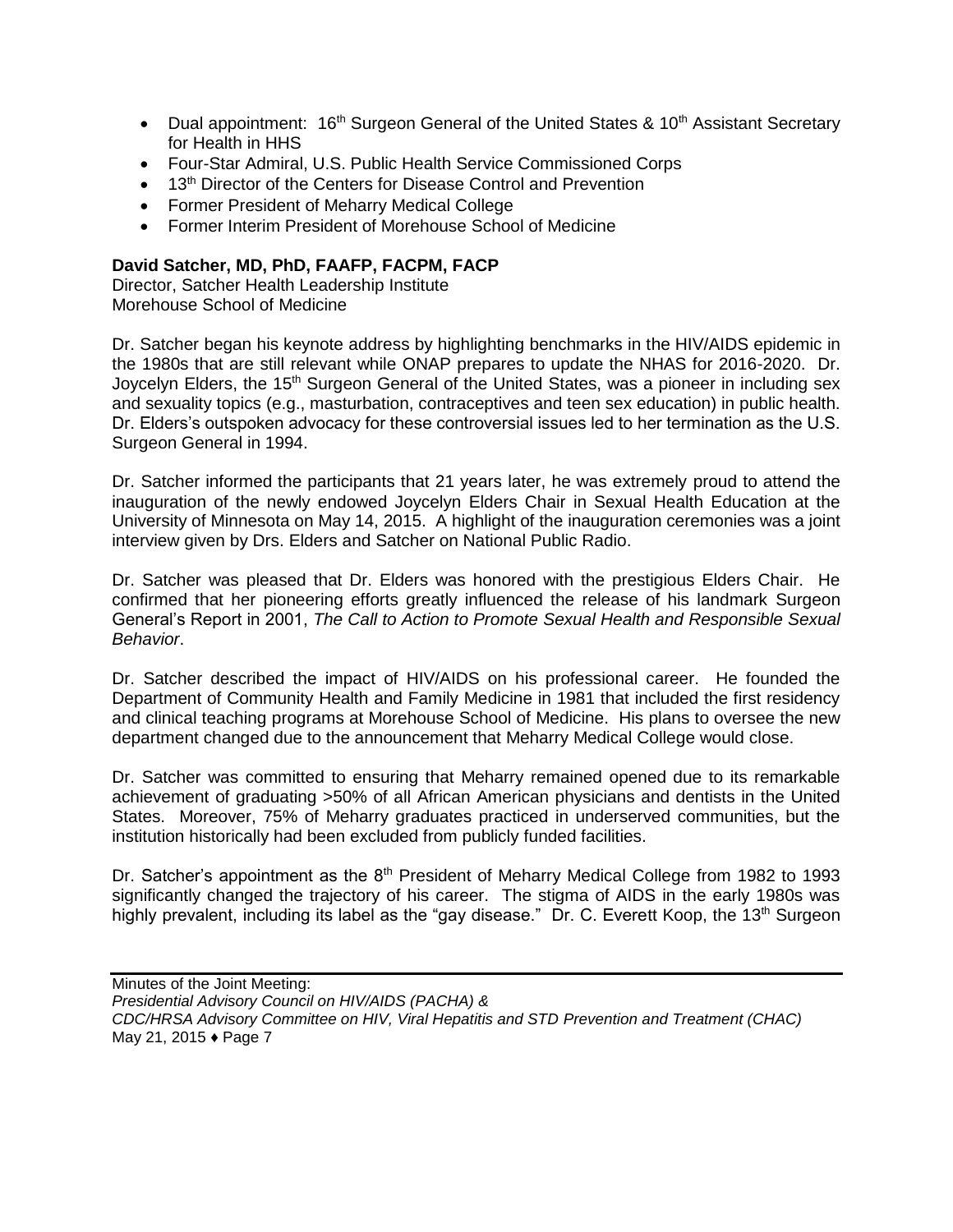General of the United States, took bold actions to combat public fear, discrimination and inaccurate information regarding AIDS. He commissioned the mailing of an eight-page report, *What Every American Needs to Know About AIDS*, to all 107 million U.S. households in 1988. The report represented the largest mailing in U.S. history and the first time the federal government provided explicit sex information to the public.

Due to the high level of stigma associated with AIDS at that time, Vanderbilt University denied a request from Dr. Otis Bowen, the HHS Secretary from 1985 to 1989, to make a presentation on AIDS at its institution. Dr. Satcher's invitation to Dr. Bowen to give the presentation at Meharry Medical College led to his election as the Chair of the Council of Graduate Medical Education (COGME). Under Dr. Satcher's leadership, COGME released a report on the need for a strong health workforce and more diversity in health professions. The report resulted in Dr. Satcher's appointments under the Clinton Administration: member of the Health Reform Council, U.S. Surgeon General/HHS Assistant Secretary for Health (ASH), and Director of CDC.

Dr. Satcher recalled that one of his first priorities as the newly appointed CDC Director was to create one structure to house eight different HIV/AIDS programs from various centers and offices. He asked Dr. Helene Gayle to chair a committee to explore strategies to achieve this goal. Based on the committee's recommendation, Dr. Satcher received approval and funding to establish CDC's new National Center for HIV/AIDS, STD and TB Prevention and appointed Dr. Gayle as the new director.

As the CDC Director, Dr. Satcher awarded funds to ~36 organizations to evaluate needle-syringe exchange programs (NSEPs) in terms of their safety and efficacy in reducing the spread of HIV. As the U.S. Surgeon General and ASH, Dr. Satcher presented these data and received strong support from President Clinton and the HHS Secretary to provide federal resources for NSEPs. The studies clearly demonstrated that NSEPs reduced HIV transmission and played no role in increasing drug use. However, President Clinton reversed his support immediately before the press conference. He was advised that Congress would never pass legislation to allocate federal resources to support NSEPs.

Dr. Satcher faced a dilemma in his dual appointment. As the ASH, he was required to support the Administration's position on all public health matters. As the U.S. Surgeon General, he was required to use the best available science to make public health decisions that were in the best interest of the American public. As the U.S. Surgeon General, Dr. Satcher visited and strongly urged states to fund and initiate NSEPs at the local level because no federal resources would be allocated to this effort.

The federal government still has not allocated funding to support NSEPs, but creative initiatives have been launched to overcome these barriers. The 1988 Institute of Medicine (IOM) report, *The Future of Public Health*, noted that "the need for leadership is too critical to leave the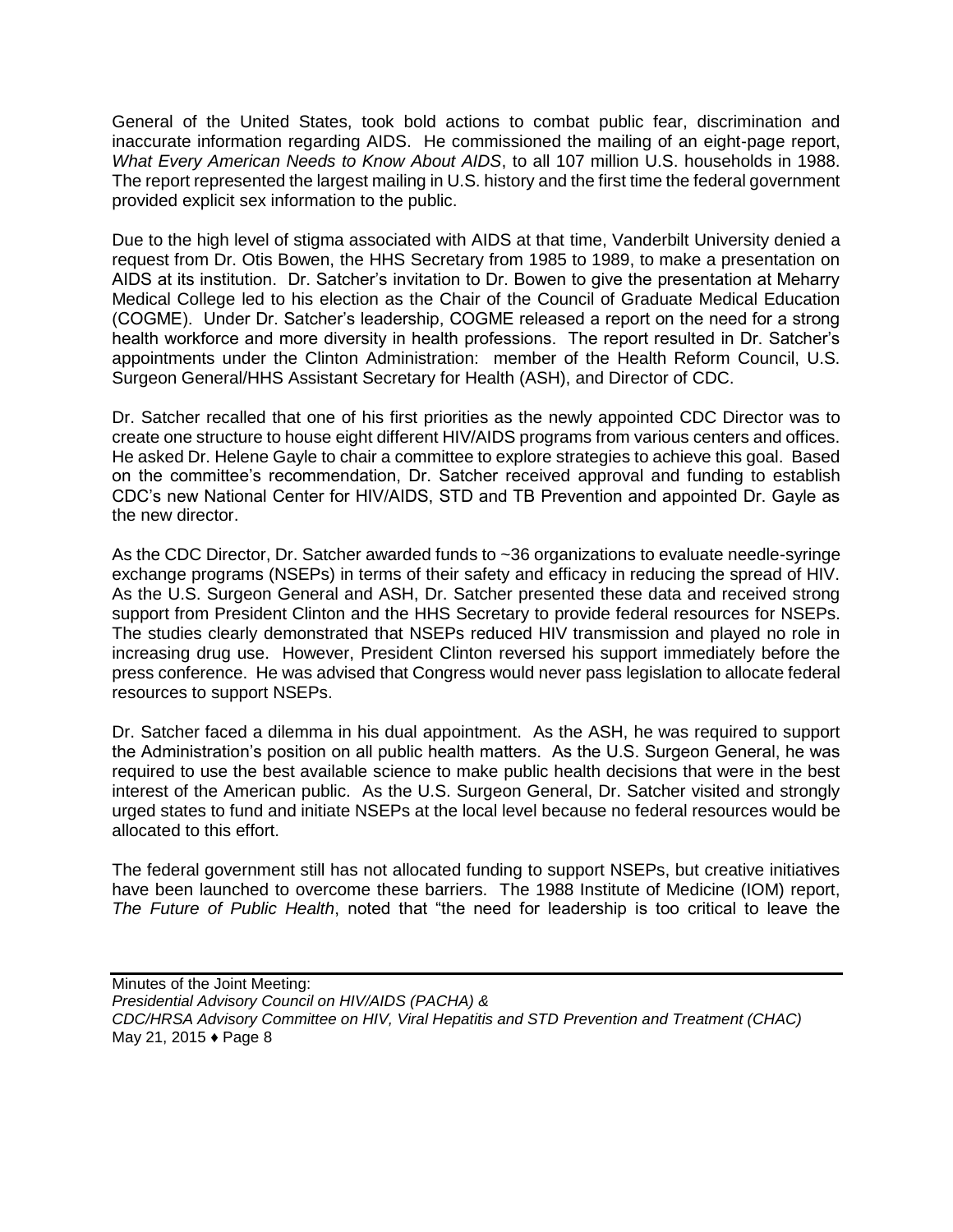emergence of leaders to chance alone." Dr. Satcher founded the Satcher Health Leadership Institute (SHLI) based on this guiding principle.

The mission of SHLI is to develop a diverse group of leaders who will impact policy and practice to reduce and ultimately eliminate health disparities. SHLI's mission is closely aligned with the "division of the institution" philosophy that calls for a leadership impact on the creation and advancement of health equity. SHLI is committed to conveying lessons learned, experiences and best practices to build leadership skills in young persons.

Dr. Satcher concluded his keynote address with a challenge for PACHA and CHAC members to also "pass the baton." Despite the tremendous progress that has been made in the HIV/AIDS epidemic over the past 30 years, each new generation of young leaders will be responsible for undertaking this effort and achieving even greater outcomes. Most notably, the high level of stigma associated with HIV/AIDS and sexuality has persisted over the past 30 years and led to significant health disparities.

Dr. Satcher's key message to young women in each incoming class at Spelman College is that sexual relationships should begin with a caring relationship rather than sex. Overall, caring leaders with knowledge, courage and perseverance will be needed to eliminate health disparities.

The participants responded to Dr. Satcher's inspiring keynote address with a lengthy standing ovation.

Ms. Mahon strongly encouraged PACHA and CHAC to take action on Dr. Satcher's challenge to "pass the baton." As the U.S. Surgeon General, for example, Dr. Satcher requested federal support and funding of NSEPs beginning in the late 1990s. However, the federal government has taken no action on this issue nearly 20 years later.

Ms. Mahon urged her PACHA and CHAC colleagues to utilize their collective power to rectify this national oversight. She planned to introduce a draft resolution later in the meeting and call for a formal vote by PACHA and CHAC. The resolution would request a Congressional hearing on federal funding for NSEPs. The participants applauded Ms. Mahon's bold actions in this regard.

#### **Charge to the NHAS Breakout Groups**

**Jean Flatley McGuire, PhD** Professor of Practice & Interim Chair Health Sciences Department Northeastern University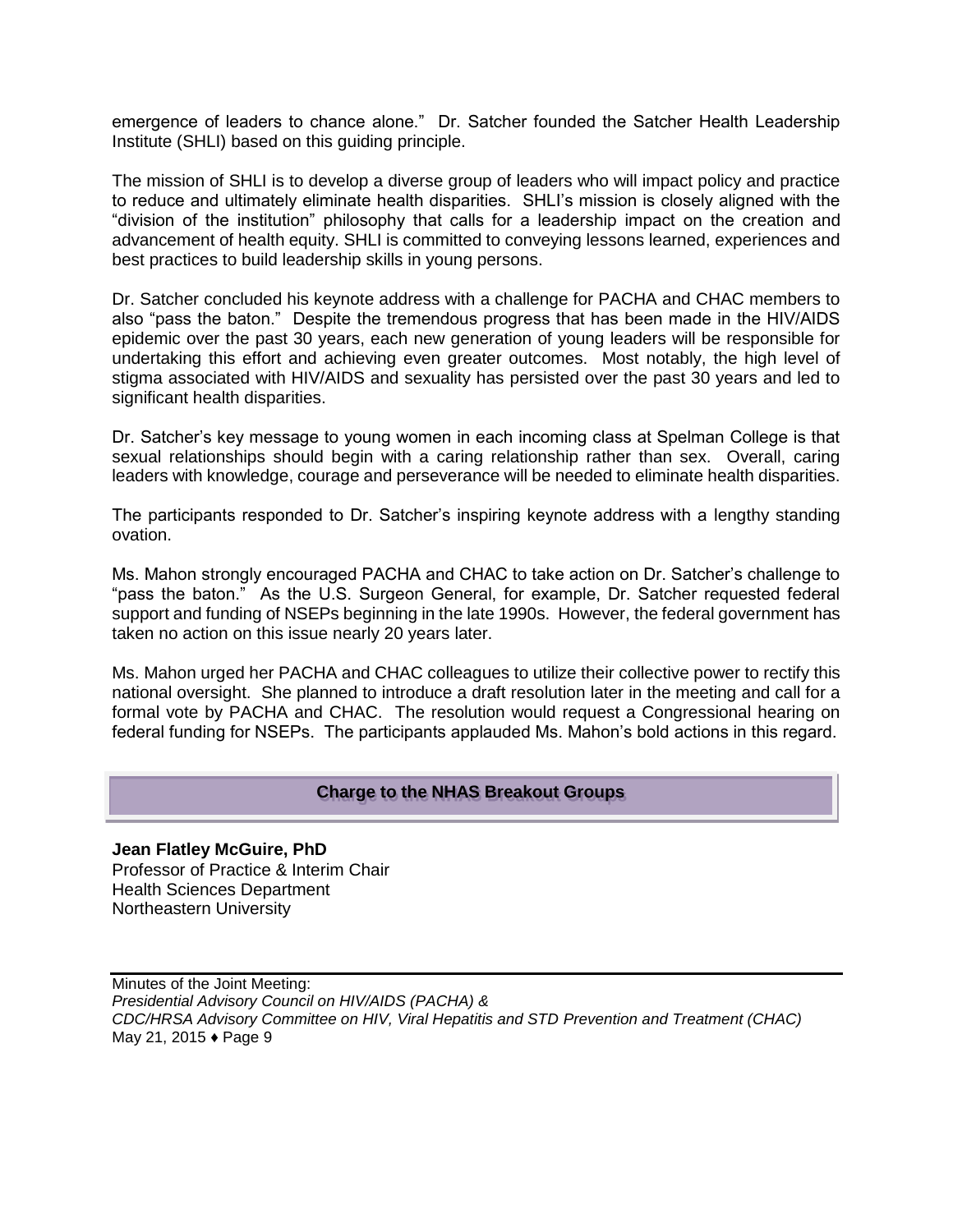Dr. McGuire served as the facilitator of the meeting and gave the formal charge to PACHA and CHAC. The PACHA and CHAC members would meet in their respective breakout groups for two hours. To utilize the limited time in the most efficient and productive manner, the breakout groups would structure their discussions in two distinct parts: (1) provide input on high-level, overarching themes of the updated NHAS and (2) propose recommendations on specific NHAS goals. If time permitted, the breakout groups would explore strategies to increase interagency coordination.

Dr. McGuire charged each breakout group with formulating its guidance based on three major questions.

- Are important high-level strategic concepts omitted from the updated NHAS that should be included?
- Do any sections or language in the updated NHAS need to be deleted?
- Do any sections or language in the updated NHAS need to be modified, clarified or more strongly emphasized?

Dr. McGuire advised PACHA and CHAC to consider the existing and future political climates. For example, the original 2010-2015 NHAS was developed for one Administration, but the updated 2016-2020 NHAS will overlap the current Obama Administration and a new, unknown Administration. However, ONAP does not expect PACHA and CHAC to dilute or minimize the urgency of their guidance based on outcomes of the 2016 Presidential election that are unknown at this time.

Dr. McGuire acknowledged that time constraints would not allow the breakout groups to report all of their key findings and recommendations during the meeting. As a result, PACHA and CHAC would be given a deadline of May 27, 2015 to submit additional comments to ONAP in writing, including footnotes, references and action steps. PACHA and CHAC also would be asked to provide ONAP with rigorous, reliable and timely data that should be considered to refine the updated NHAS indicators.

Dr. McGuire concluded her overview of the charge by pointing out an important revision. The published agenda includes a fourth breakout group for PACHA and CHAC to address NHAS Goal 4, "Increase Coordination of HIV Programs Across the Federal Government and Among Federal Agencies and State, Territorial, Tribal and Local Governments." However, PACHA and CHAC would hold three rather than four breakout groups and address interagency coordination as a cross-cutting issue.

Mr. Brooks posed a series of questions to assist the breakout groups in providing high-level, overarching and macro-level guidance to ONAP on the updated NHAS.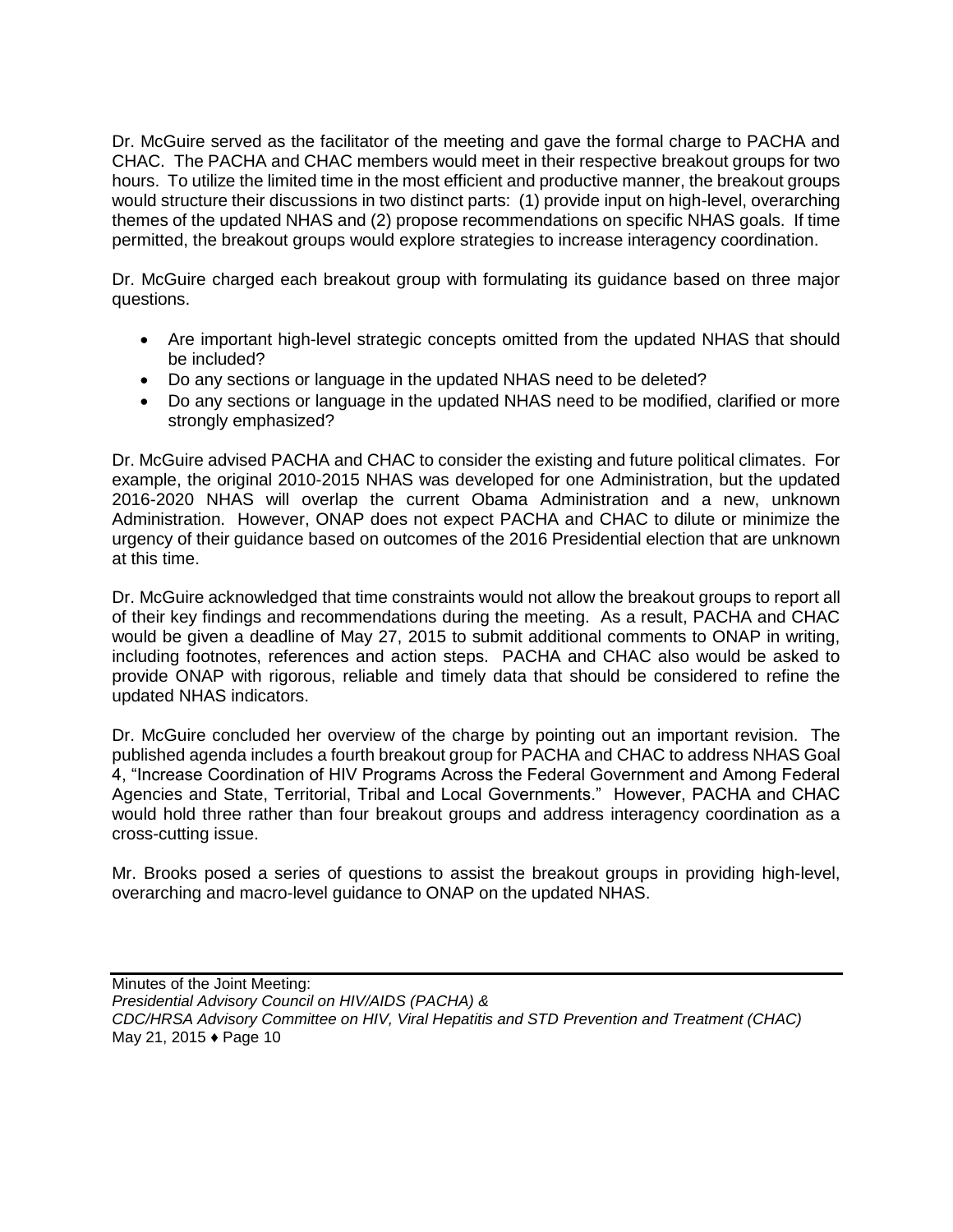- Do the updated NHAS goals and indicators have the capacity to make further progress in the HIV/AIDS epidemic?
- Are the updated NHAS goals and indicators for specific subpopulations sufficient to decrease risks in YMSM of color, particularly YBMSM?
- Does the updated NHAS adequately describe gaps or unintended consequences in HIV/ AIDS prevention, treatment and care as a result of the Affordable Care Act (ACA)? Despite its imperfections, ONAP's position is that ACA is one of the most important and influential social justice legislations enacted by the federal government in U.S. history.
- Does the updated NHAS sufficiently convey the fact that despite ACA implementation, the Ryan White HIV/AIDS Program (RWHAP) is still needed to provide wraparound services to HIV/AIDS clients across the country?
- Does the updated NHAS clearly articulate and strongly emphasize the need to focus on HIV disparities, discrimination and stigma?
- Can the updated NHAS goals and indicators be achieved with existing resources? Because new federal funds will not be allocated, ONAP acknowledges that innovative strategies will be needed. Most notably, public-private partnerships should be formed to leverage funding from private foundations and corporations to support implementation of the updated NHAS.

Mr. Brooks recessed the meeting for the PACHA and CHAC members to report to their respective breakout groups. He conveyed that the federal agency representatives and members of the public were welcome to attend the breakout groups as silent observers.

# **NHAS BREAKOUT GROUP REPORTS**

## **Jean Flatley McGuire, PhD**

Professor of Practice & Interim Chair Health Sciences Department Northeastern University

Dr. McGuire reiterated that time for the NHAS breakout group reports would be constrained to allow for a one-hour public comment session and the PACHA/CHAC review, discussion and formal vote on a new resolution. As a result, she described the format and structure of the NHAS breakout group reports.

Each breakout group would be given a specific amount of time to report its overarching findings on the updated NHAS and highlight key recommendations on its individual NHAS goal. Time would be allotted for PACHA and CHAC members outside of the breakout group to provide additional input. Dr. McGuire would summarize major outcomes from each breakout group report.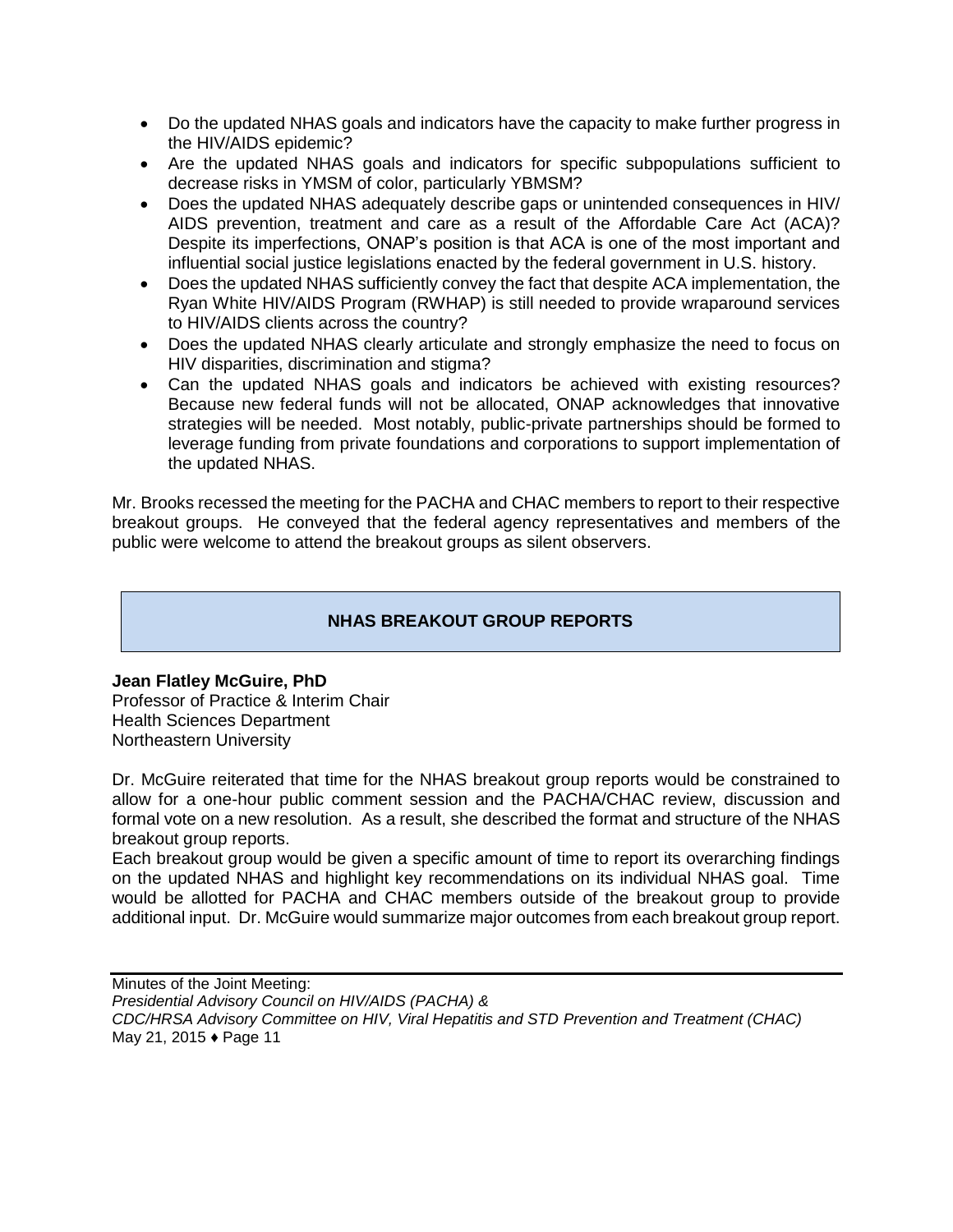If needed, Mr. Douglas would ask each breakout group to provide clarification or additional details that ONAP should consider in updating the NHAS. The three NHAS breakout group reports are set forth below.

## **Breakout Group Report: NHAS Goal 1**

#### **Adaora Adimora, MD, MPH, PACHA Member**

Professor of Medicine University of North Carolina at Chapel Hill School of Medicine

# **Dawn Fukuda, CHAC Co-Chair**

Director, Office of HIV/AIDS Massachusetts Department of Public Health

Dr. Adimora and Ms. Fukuda summarized key findings and recommendations from the breakout group that was charged with addressing NHAS Goal 1, "Reduce New HIV Infections."

#### *Breakout Group 1: Overarching NHAS Themes*

- A bold statement should be added: "Each individual in America should have access to the necessary tools to prevent the acquisition of HIV."
- Successes in the HIV/AIDS epidemic are repeatedly described in the document, but this language should be minimized to allow readers to more quickly learn about the current HIV epidemic and the updated NHAS. References should be added to acknowledge past successes.
- The Executive Summary should be shortened, but a new, bold statement should be added regarding inequalities that serve as major social determinants of health (SDHs), underpin the HIV epidemic in the United States, and require extensive attention. This statement likely would be well received by both the Democratic and Republican parties due to their stronger focus on income inequality.
- The Executive Summary should explicitly recognize the tremendous accomplishments of ACA, but the ongoing need for RWHAP should be strongly emphasized due to its longstanding role in providing additional social services that are desperately needed by persons living with HIV/AIDS (PLWHA).
- The references on injection drug use (IDU) and substance use should be revised and refined. The current language reflects tremendous success in this area, but does not account for persistent problems over time.
- The ongoing HIV epidemic in the subpopulation of undocumented immigrants should be addressed.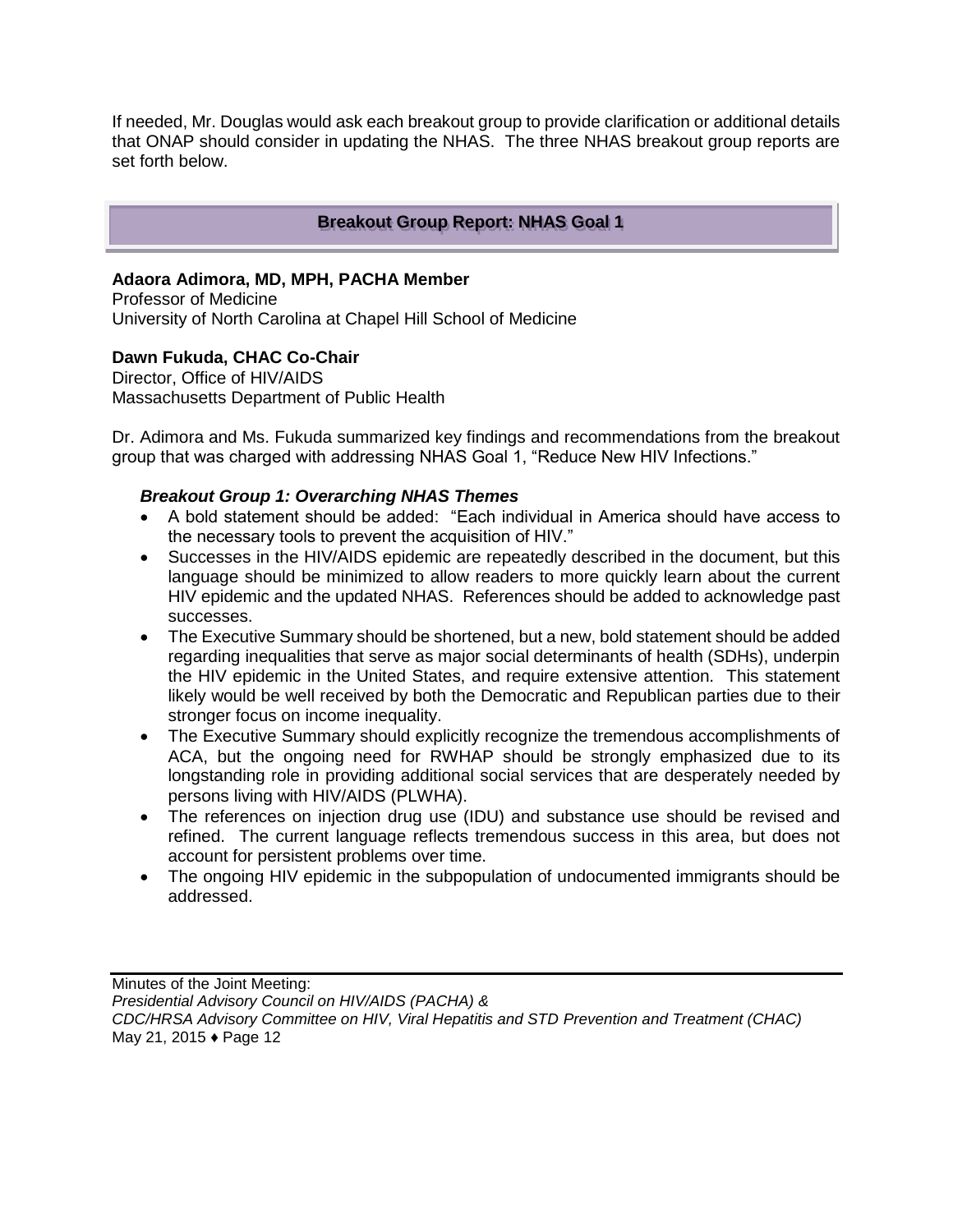# *Breakout Group 1: Specific Guidance on NHAS Goal 1*

- Language should be added to clarify that the existence of services is not equivalent to access or competence to provide services. The critical importance of increasing access to and enhancing the competent delivery of HIV prevention services to all persons in need should be emphasized. Training and capacity building should be highlighted as action steps in this regard.
- The strong focus on priority populations should be maintained, but the role of all Americans in responding to and preventing HIV should be clearly articulated. This approach would help to reduce stigma and decrease new HIV infections.
- "Gender fluidity" terminology and other language that will resonate with youth should be used.
- New sexual health language should be included in multiple sections.
- The needs of teens and out-of-school youth should be explicitly addressed.
- Leveraging of public-private partnerships to prevent new HIV infections should be a major recommendation. These collaborations will be particularly important to increase knowledge, implementation and utilization of PrEP. For example, STD clinics and prevention programs should be supported and widely promoted to deliver PrEP as an HIV prevention strategy.
- NHAS action plans to reduce new HIV infections should be developed in consultation with experts to obtain external guidance on monitoring the proposed metrics and other data points.
- The important role of RWHAP in preventing and reducing new HIV infections should be highlighted.
- The need for accurate and timely surveillance data should be emphasized, particularly to facilitate real-time decision-making for affected populations.
- Language on HIV transmission rates should be strengthened by describing national progress in this area.
- HIV surveillance on Native Americans should be improved because the traditional practice of combining Asian Americans and Native Americans into one dataset is problematic. Native Americans are a key population for HIV incidence in many jurisdictions.
- A clear distinction should be made between the use of HIV "diagnosis" and "incidence." The use of diagnosis as a proxy for incidence could lead to inappropriate public health strategies.
- Concrete recommendations should be made to illustrate synergies between effective HIV prevention activities and specific populations.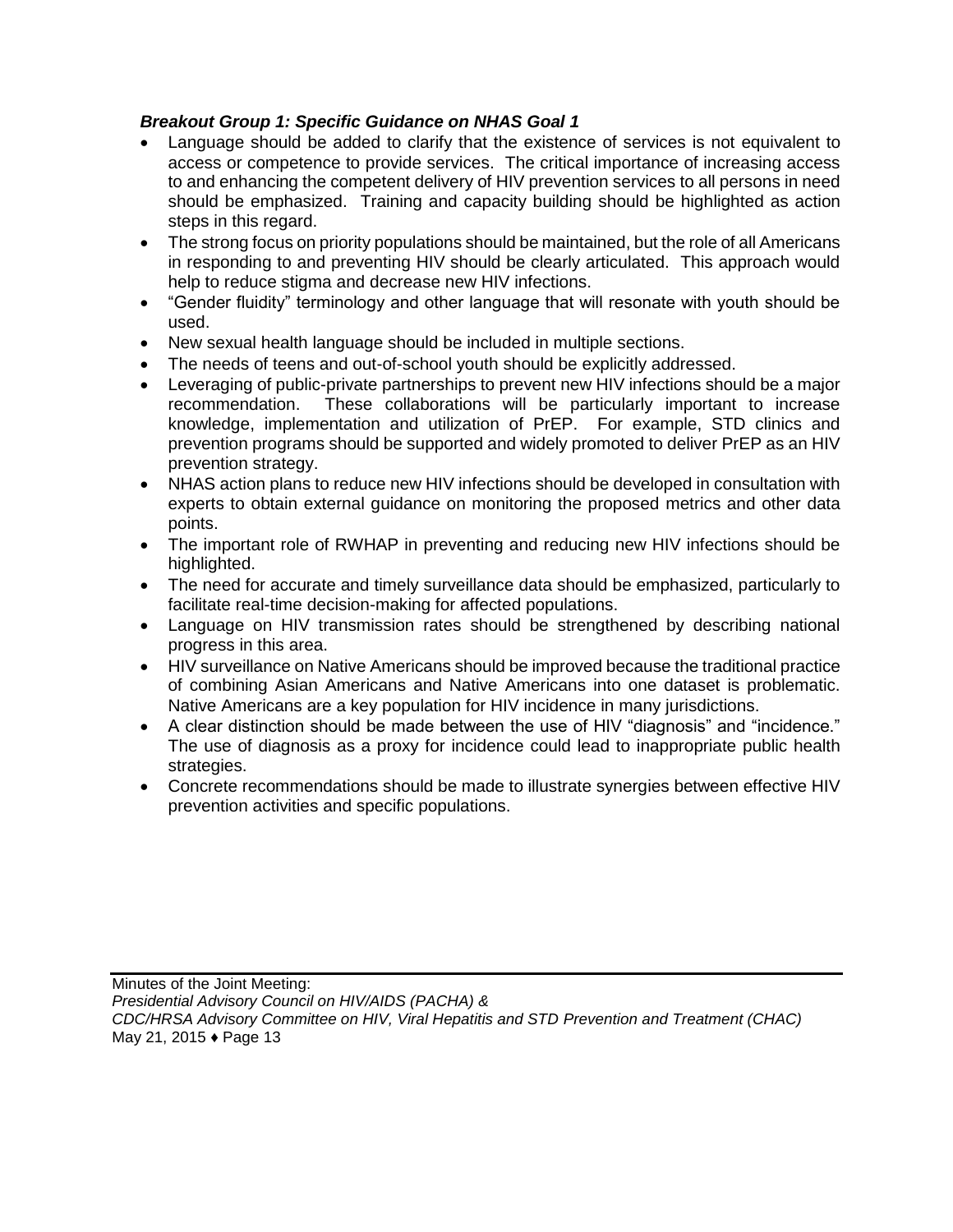#### **Robert Greenwald, JD, PACHA Member**

Director, Center for Health Law and Policy Research Harvard Law School

Mr. Greenwald summarized key findings and recommendations from the breakout group that was charged with addressing NHAS Goal 2, "Increase Access to Care and Improve Health Outcomes for Persons Living with HIV."

## *Breakout Group 2: Overarching NHAS Themes*

- The focus on access to care should be strengthened to reduce barriers. A structure should be established to facilitate continuity of coverage; support access to ongoing, high-quality health care; and ensure the availability of systems to link and retain clients in care.
- The introduction should be shortened, but compelling statements should be added upfront on stigma-related endpoints that will be achieved over the next five years.
- Aggressive targets with no clear direction toward achievement should be revised and refined to be more realistic. For example, the updated NHAS proposes to improve viral suppression rates of young persons and IDUs, but no new strategies or innovative approaches are described to accomplish this longstanding goal. Long-term, persistent and ongoing strategies will be needed to ensure linkage to and retention in care over time to achieve the viral suppression goal.
- Constraints on the U.S. healthcare infrastructure should be discussed in much more detail because PLWHA are living much longer than in the past. However, the federal government is not allocating new resources to care for the aging PLWHA population over time.
- The intersection and relationship among the three NHAS goals (e.g., HIV prevention, care and health disparities) should be clearly articulated.
- The need to target funding and resources to areas where HIV prevalence is emerging should be emphasized, particularly in rural communities of the country.
- The mobilization of communities across the country should be prioritized by extensively engaging community-based organizations (CBOs) and identifying new community partners.
- More attention should be given to the important role of alternative care providers in the HIV/AIDS epidemic.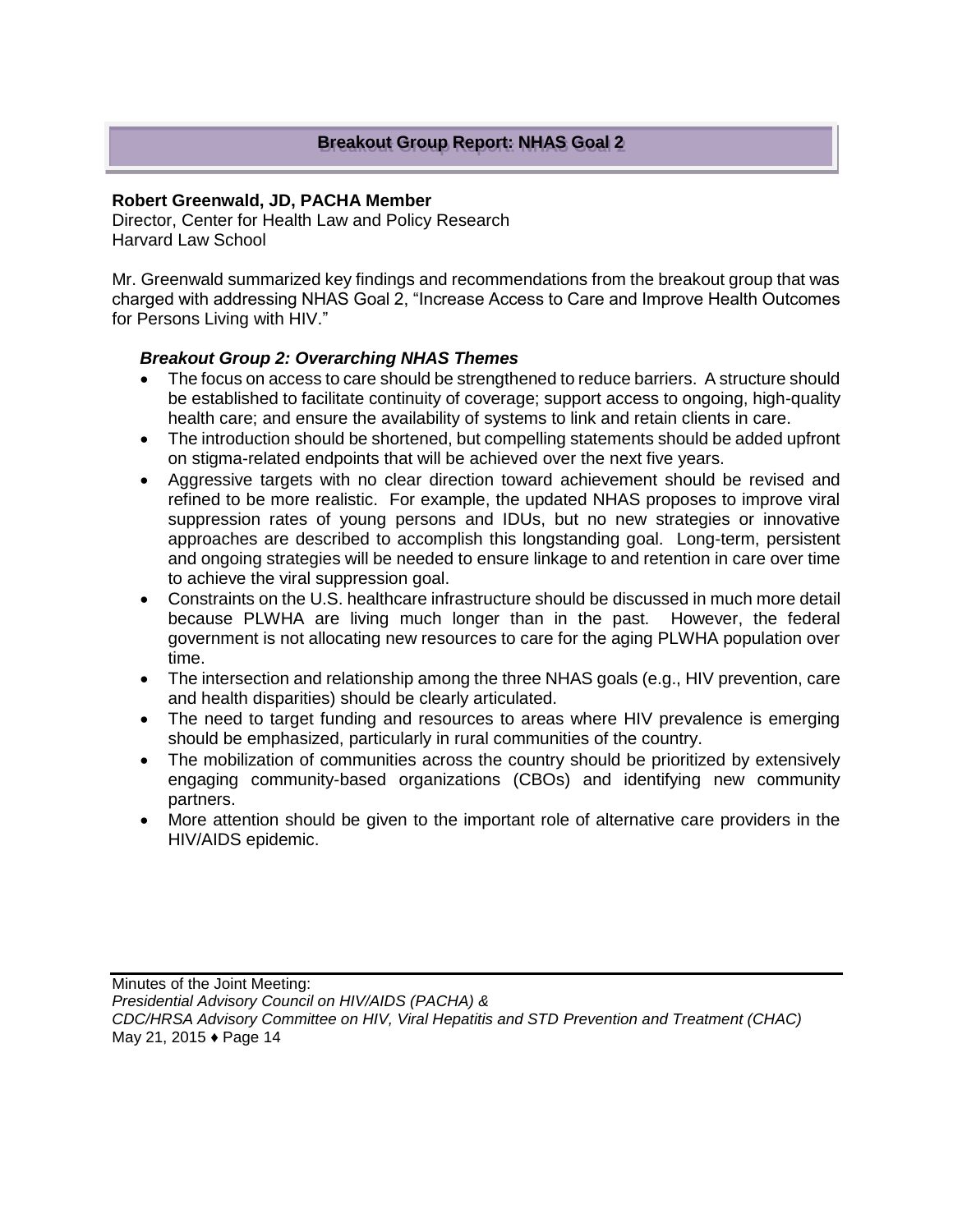## *Breakout Group 2: Specific Guidance on NHAS Goal 2*

- Page 19 of the updated NHAS should be revised as follows. Step 2A should discuss reducing barriers to care and guaranteeing continuity of coverage. Step 2B should discuss linking persons to care 30 days post-HIV diagnosis. This approach will ensure that a system of wraparound services is available to retain clients in care before linkages are made. Issues related to transparency, coverage, cost and the capacity of provider networks should be addressed during the linkage to care process.
- The focus on HIV/HCV co-infection should be much stronger. HCV is the leading cause of morbidity in PLWH and causes more deaths in the general U.S. population each year than HIV. Because barriers to HCV care are much more restrictive and onerous than in the past, HCV should be integrated into the HIV linkage to care process. This approach would cure HCV in PLWH and eliminate the leading cause of death in this population.
- Mental health and substance abuse issues should not be characterized as separate HIV co-morbidities. Comprehensive behavioral health should be fully integrated into HIV care to successfully link and retain clients in care and improve their viral suppression rates. The mental health expertise and capacity of primary care providers should be enhanced to increase access to care for PLWH with mental health issues. An extensive body of evidence has clearly demonstrated a strong correlation between treatment of mental health problems in PLWH and higher rates of retention in care and viral suppression. Referrals to Substance Abuse and Mental Health Administration (SAMHSA) services have not been sufficient to achieve the linkage to/retention in care and viral suppression targets.
- Differences among states in ACA implementation should be rigorously monitored. Federally Qualified Health Centers should be designated to oversee the integration of HIV care into primary care settings. The federal government also should explore creative opportunities to engage non-Medicaid expansion states in ACA.
- Research should be recommended to determine the effectiveness of patient navigators to engage PLWH and other vulnerable populations in care.
- Gay men should not be combined with women and girls in discussions on trauma and post-traumatic stress. More references should be cited from the extensive body of evidence that has been gathered on the tremendous level of trauma in gay men and transgender persons.
- The important role of RWHAP in providing PLWH with a comprehensive public healthbased system of care and continuity of coverage should be emphasized. Extremely low Medicaid reimbursement rates should be resolved to ensure a strong primary care workforce, particularly for low-income PLWH.
- Housing is repeatedly mentioned as an SDH, but other factors also should be highlighted to meet the basic needs of PLWH: transportation, healthy food and nutrition services.
- Interventions that will be needed to effectively provide care to PLWH in jails, state departments of corrections and private correctional institutions should be described in detail. Actions to ensure seamless continuity of care when PLWH are released from correctional settings should be outlined as well.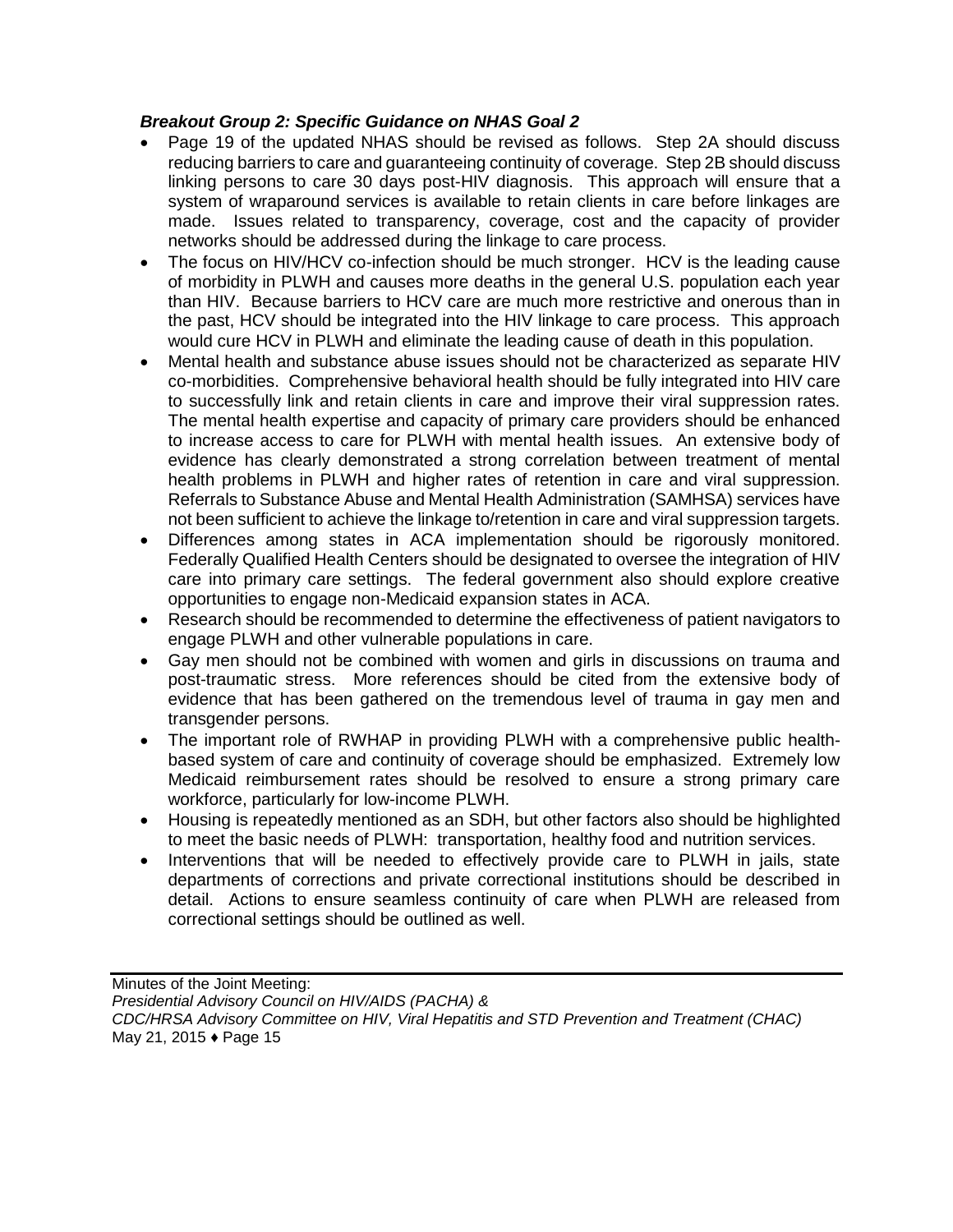## **Breakout Group Report: NHAS Goal 3**

#### **Marjorie Hill, PhD, CHAC Member**

Consulting Services

## **Scott Schoettes, JD, PACHA Member**

HIV Project Director & Senior Attorney Lambda Legal

Dr. Hill and Mr. Schoettes summarized key findings and recommendations from the breakout group that was charged with addressing NHAS Goal 3, "Reduce HIV-Related Health Disparities."

#### *Breakout Group 3: Overarching NHAS Themes*

- The updated NHAS should be shortened to be more understandable and user-friendly to lay audiences. Most notably, repetitive language in multiple sections should be deleted and referenced.
- The Executive Summary should have a much stronger focus on disparities and SDHs at the outset to establish a framework for high-risk populations that are discussed later in the document.
- The tone of the updated NHAS recommendations should be bold, assertive, prescriptive and consistent (e.g., the use of "must" rather than "should be considered").
- Specific HIV issues targeted to youth and young adults, particularly prevention and education, should be prioritized. Most notably, the new LGBT metric is limited to high school students and does not include young persons up to 24 years of age.
- The updated NHAS appears to stigmatize sexual health by promoting abstinence. The tone of the document should be modified to embrace sexuality as normal and healthy.
- The updated NHAS should be revised to compile all informal discussions on technology, including social media, into one thorough and dedicated section.

## *Breakout Group 3: Specific Guidance on NHAS Goal 3*

- Disparities should be framed at a broader macro level because the updated NHAS primarily focuses on disparities in the context of HIV. The expanded language should address health equity and SDHs.
- Recommendations on disparities should use "must" rather than "should" to convey a bold and assertive tone and clearly identify priorities.
- Specific NHAS targets should be driven by the baseline of each population and HIV epidemiology. The common target of reducing disparities by 15% will not decrease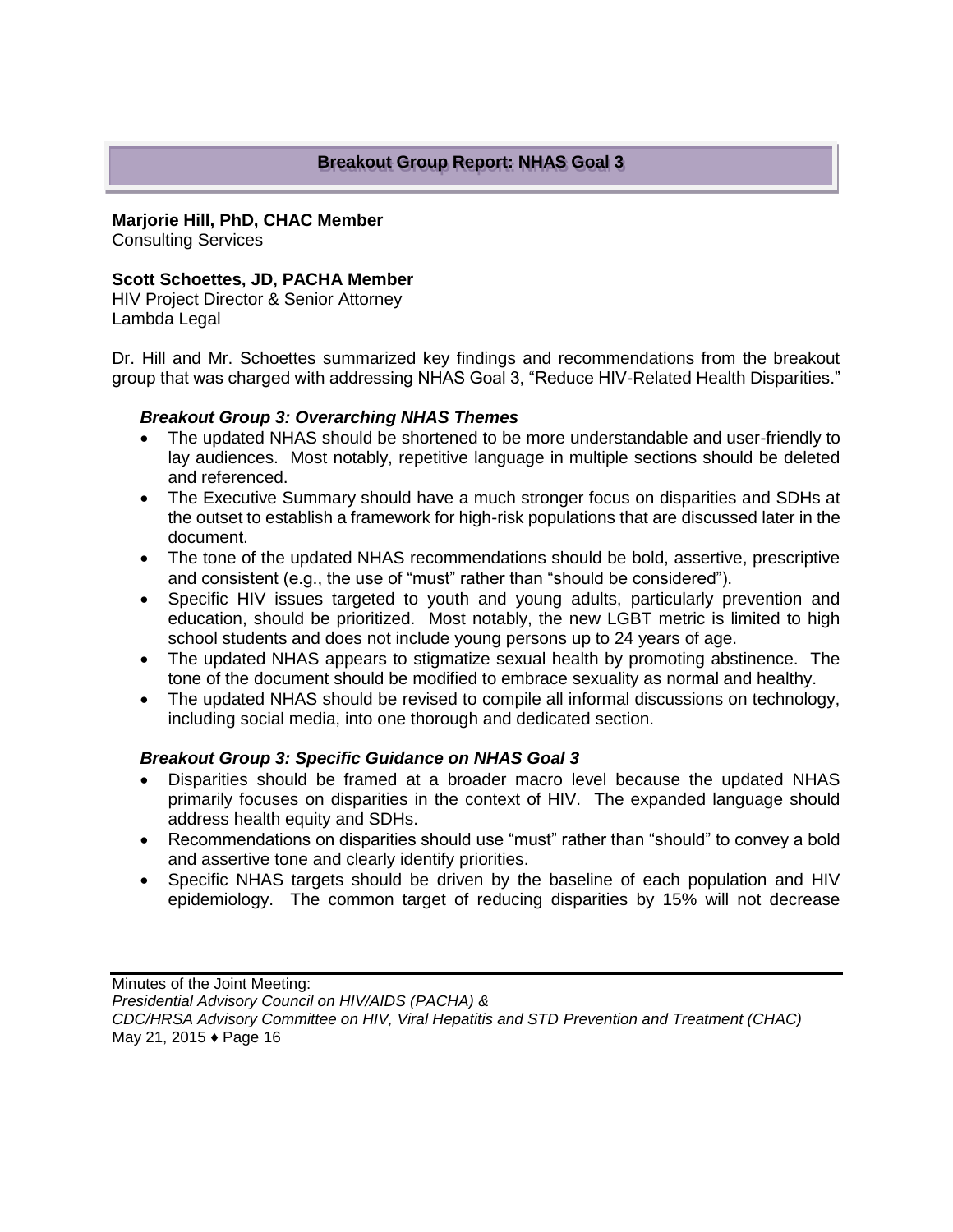disparities in all populations. Due to their higher HIV rates, for example, a 45% reduction in disparities might be more appropriate for YBMSM.

- The moral obligation of the federal government to target resources to small populations with limited epidemiological data should be emphasized, including transgender women, indigenous persons and transnational immigrants.
- Stigma should be more broadly defined and addressed in terms of societal, institutional and internalized frameworks.
- Deficit and resiliency models should be utilized to determine the efficacy and success of PLWH in the HIV epidemic.
- Sexuality should be framed as a normal, healthy part of the human experience. Any language that appears to stigmatize sexual health should be deleted.
- More emphasis should be placed on including U.S. territories to reduce disparities in these populations.
- HCV should be defined as an additional disparity for PLWH.

## **PACHA/CHAC Discussion on the Breakout Group Reports**

Dr. McGuire moderated a discussion for other PACHA and CHAC members to highlight key issues for ONAP to consider in updating the NHAS.

## *PACHA/CHAC Input: Overarching NHAS Themes*

- The updated NHAS mentions "tribal" once. The document should be revised to acknowledge the unique relationship between the federal government and tribes. For example, this language will be important for organizations to advocate for gay/bisexual Native American men with the Indian Health Service, National Congress of American Indians and tribal leadership.
- The disparities section should have fewer nuances and be less prescriptive in terms of program recommendations. The updated NHAS will need to have a certain level of flexibility to be implemented by local health departments. A glossary of terms should be added to provide guidance to local public health, particularly in the context of SDH issues.
- The life expectancy and relevance of the updated NHAS should be thoroughly considered. For example, the chronology at the beginning of the document that lists the accomplishments of President Obama in addressing the HIV/AIDS epidemic is appropriate. However, other references to the Obama Administration throughout the document should be reconsidered because the 2016-2020 NHAS will still be in effect when a new, unknown Administration takes office in January 2017. The NHAS is a national strategy that should continue to be strongly endorsed and supported by the American public regardless of the Administration in office.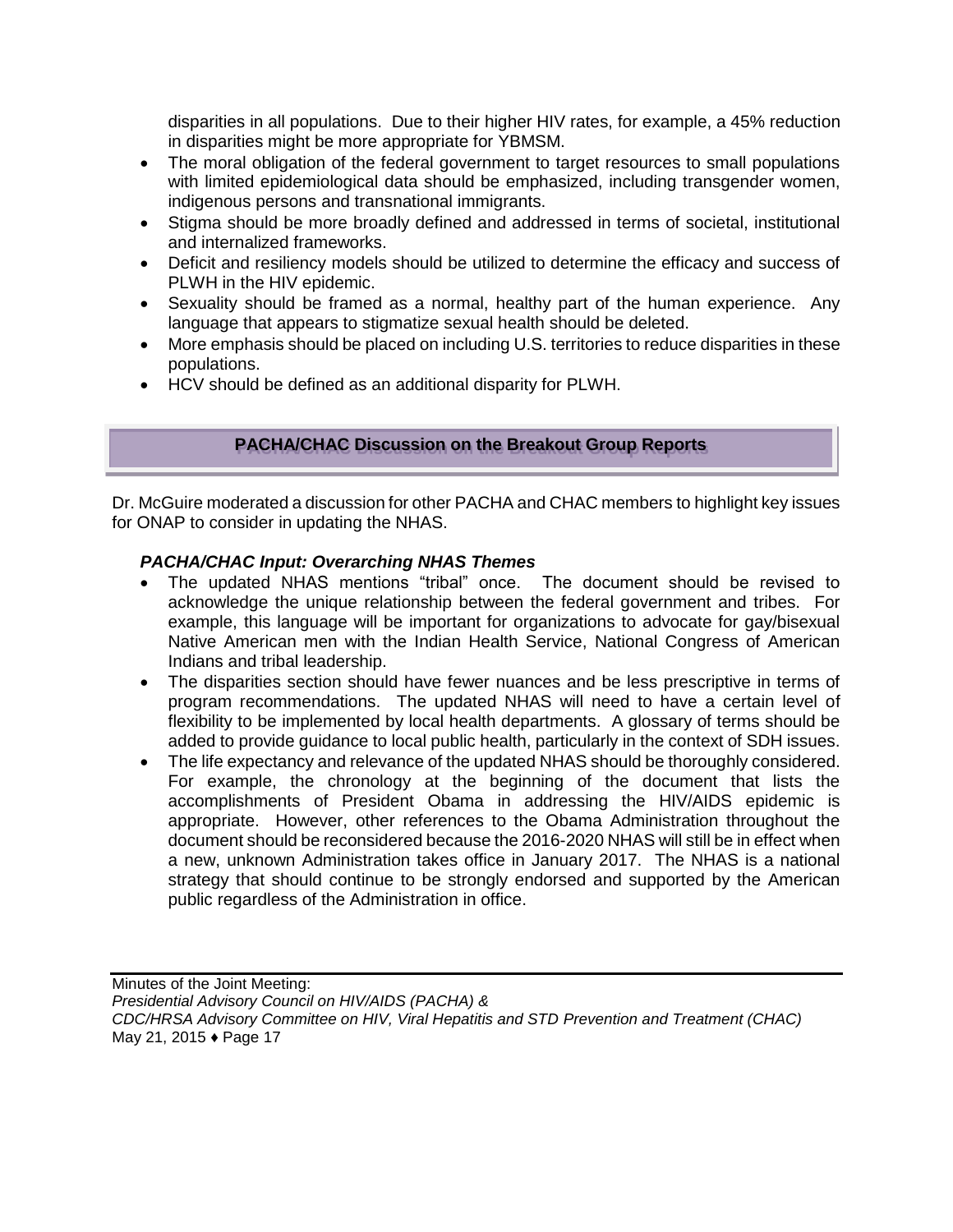# *PACHA/CHAC Input: NHAS Goal 1*

- The new indicator to define HIV risk behaviors of high school students should not include oral sex.
- A clear statement should be included to affirm the sexual identities of LGBT youth. A supportive message in the updated NHAS would help to mitigate stigmatizing and shaming of LGBT youth.
- The inability of some communities to conduct HIV prevention activities due to cost should be conveyed.
- Activities by the CHAC/CDC Sexual Health Workgroup should be reviewed as a resource to include appropriate sexual health language. Most notably, the workgroup's "sexual health" definition is positive and does not stigmatize any group.
- Caution should be taken in targeting priority populations on the basis of their high rates of HIV or behavioral risk factors. This approach has led to the unintended consequence of stigmatizing certain subgroups. For example, stigma by risk group was prevalent in the 1980s because gay white men had the highest rates of HIV/AIDS. Stigma by race/ ethnicity is now much more prevalent because African American men, women and MSM have the highest burden of HIV.
- Targeting of resources to priority populations is tremendously important and should be retained in prevention efforts to reduce new HIV infections. Most notably, researchers often cited the 2010-2015 NHAS in grant applications to justify conducting HIV studies on specific populations. The updated NHAS should include a bolder, much stronger statement to emphasize this issue: "HIV is a crisis in African Americans, particularly YBMSM. Appropriate resources must be targeted to this population."
- An explicit statement should be added to highlight the continued importance of targeting resources to priority populations with high HIV rates or risks (e.g., African Americans, MSM of all race/ethnicities, and transgender men and women). Risks for transgender women will need particular attention due to their reluctance to present to gay men's clinics for prevention and treatment services. The new language also should recognize the continued existence of the HIV epidemic in non-priority populations.
- The reallocation and re-amplification of resources to priority populations continues to be a significant issue that should be heavily emphasized in the updated NHAS. However, jurisdictions should be advised to consider other factors that also play a critical role in HIV disparities: capacity, scalability, social connectedness, resiliency and the current compendium of interventions. Resources beyond those provided by the federal government should be brought to bear and amplified in the updated NHAS.
- Resources should be allocated to faith-based organizations (FBOs) that conduct HIV education and prevention activities. The broader faith community stigmatizes and marginalizes FBOs that are involved in HIV efforts. Although 70% of African Americans are members of or have a strong connection to FBOs, only 5% of mega-churches with >5,000 members are FBOs of color. The updated NHAS should underscore the fact that without resources, FBOs have no incentives or support to conduct HIV activities.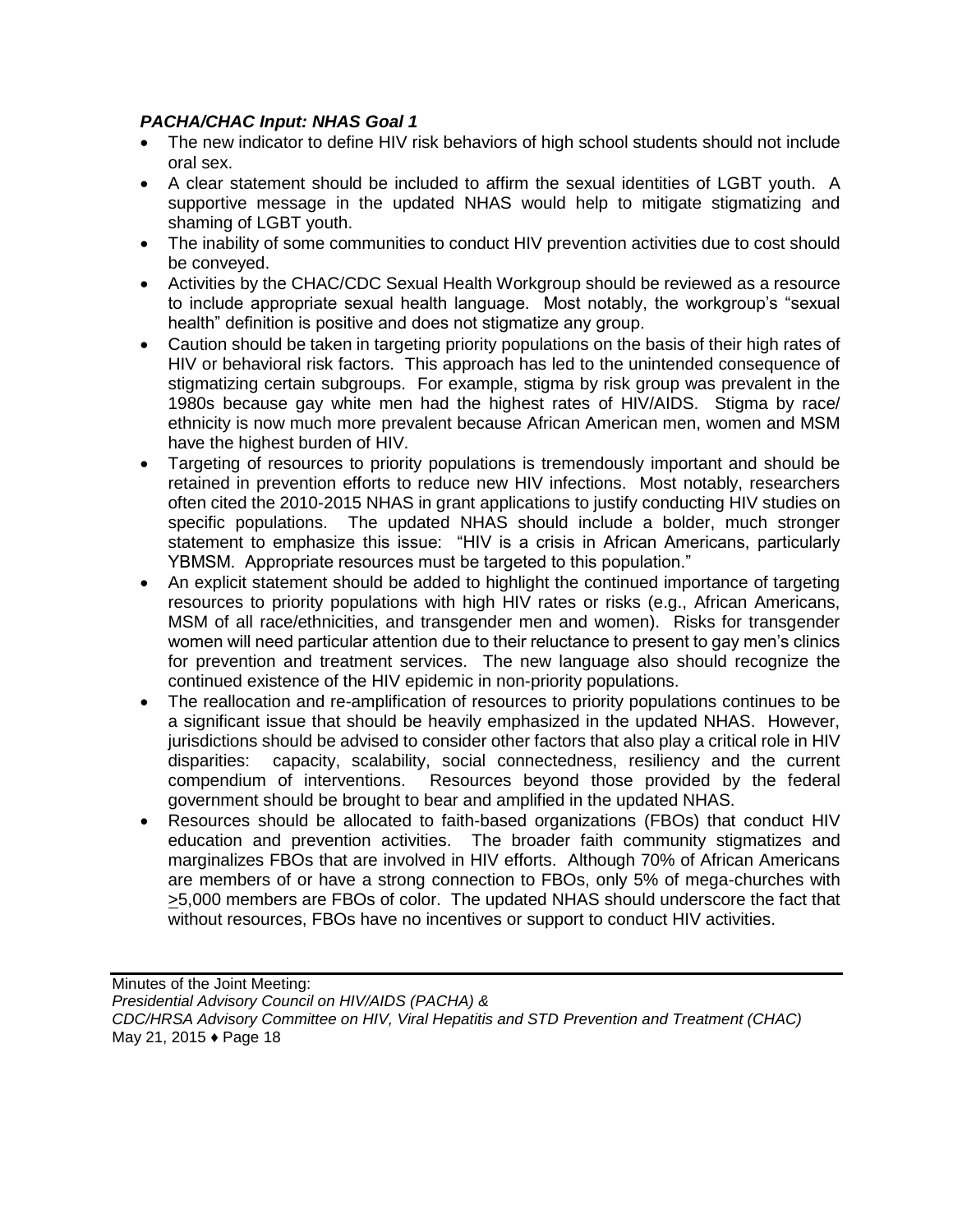The call for all Americans to have a certain level of education and knowledge in HIV is commendable, but this language should be stronger and more explicit for youth. Schools should be encouraged to provide education on sexuality and HIV beyond the biology of the disease. Most notably, schools should educate their students on gender equality in terms of contraceptive use and LGBT inclusiveness.

# *PACHA/CHAC Input: NHAS Goal 2*

- The importance of biomedical research should be more strongly emphasized to improve health outcomes of PLWH. Ongoing research investments will be needed to advance to the next generation of HIV treatment regimens, develop HIV vaccines, and ultimately discover a cure. The flat NIH budget has decreased the level of resources for HIV research.
- Breakout Group 2 advised ONAP not to characterize mental health and substance abuse issues as separate HIV co-morbidities. However, clinicians need to use the term "comorbidities" to incorporate mental health issues into primary medical care and provide HIV patients with a comprehensive package of care.
- This indicator should be expanded with the following action step: "Increase the percentage of newly diagnosed patients linked to HIV care with a CD4 count >200 copies/ml." The action step will be helpful in providing guidance on treating late HIV diagnoses.

# *PACHA/CHAC Input: NHAS Goal 3*

- References to "faith-based communities" should be expanded to include faith-based leadership and FBOs.
- The impact of laws and policies on disparities, stigma, criminalization and discrimination should be emphasized. For example, transgenders face enormous disparities due to difficulties in obtaining legal documentation for their new gender identities. Transgender women without new legal documents are housed in correctional facilities for men, refused admittance to women's shelters, and denied other services for women. Moreover, sex workers are reluctant to accept condoms from outreach workers or community groups due to their fears of arrest.
- The tremendous allocation of federal funds by the NIH Office of AIDS Research to train diverse health professionals should be highlighted as an opportunity to build provider capacity in HIV-related health disparities.
- The adolescent developmental framework should be utilized to decrease youth-related disparities. The framework should be prominently displayed in the updated NHAS rather than in action plans to specifically focus on the unique developmental needs of youth.
- Support should be provided to pipeline programs for health professionals.
- Poverty should be directly addressed and characterized as an HIV health disparity.
- The Gardner, *et al.* study on the spectrum and cascade of HIV care should be referenced. HRSA-funded AIDS Education and Training Centers (AETCs), clinicians in the field and prescribers extensively use the study as a resource.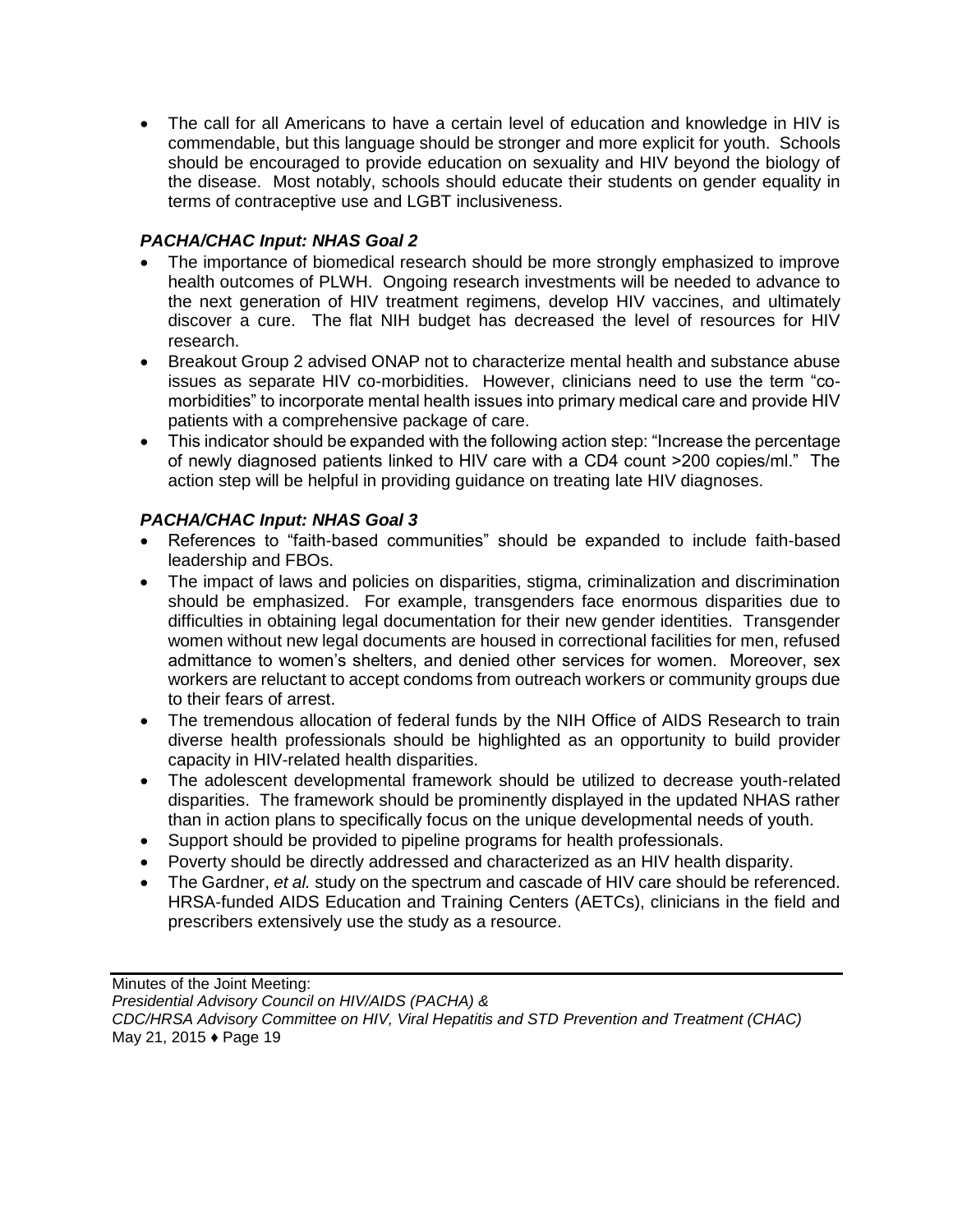Goals and targets should be framed in a manner that will enable grassroots CBOs with no federal funding to also implement the updated NHAS. Most notably, non-funded CBOs are the only providers of HIV prevention and health education services in many jurisdictions.

#### **Summary of the NHAS Breakout Group Reports and Follow-Up Discussion**

Dr. McGuire summarized the major outcomes from the breakout group reports; moderated the PACHA/CHAC discussion on interagency coordination; and opened the floor for Mr. Brooks to provide clarifying remarks.

## **Summary of the NHAS Breakout Group Reports**

#### **OVERARCHING THEMES OF THE UPDATED NHAS**

Bolder language should be included, particularly to emphasize issues related to income inequality, racial disparities and disparities across the lifespan.

Issues related to stigma and technology should be emphasized at the outset.

The updated NHAS should be shortened and have more specificity to be understandable to lay audiences. Successes in the HIV/AIDS epidemic are repeated throughout the document, but this language should be minimized with references.

The intersection and relationship among the NHAS goals should be clearly articulated at the beginning of the document.

A flexible strategy should be proposed to appropriately balance the tension between targeting resources to priority populations (e.g., youth and undocumented immigrants) and responding to other areas with a high HIV prevalence.

Out-of-school youth up to 24 years of age should be better characterized with more rigorous data. Language to promote action steps should be consistent and assertive (e.g., "must" versus "should be considered").

Community mobilization should be enhanced to ensure that communities view themselves as key partners in implementing the updated NHAS.

The continued importance of and need for RWHAP should be more strongly emphasized due to gaps in the ability of ACA to achieve NHAS prevention and treatment goals. For example, ACA does not cover RWHAP wraparound services that are desperately needed by PLWH.

## **NHAS GOAL 1, "REDUCE NEW HIV INFECTIONS"**

The updated NHAS should have a much stronger focus on reducing HIV in youth.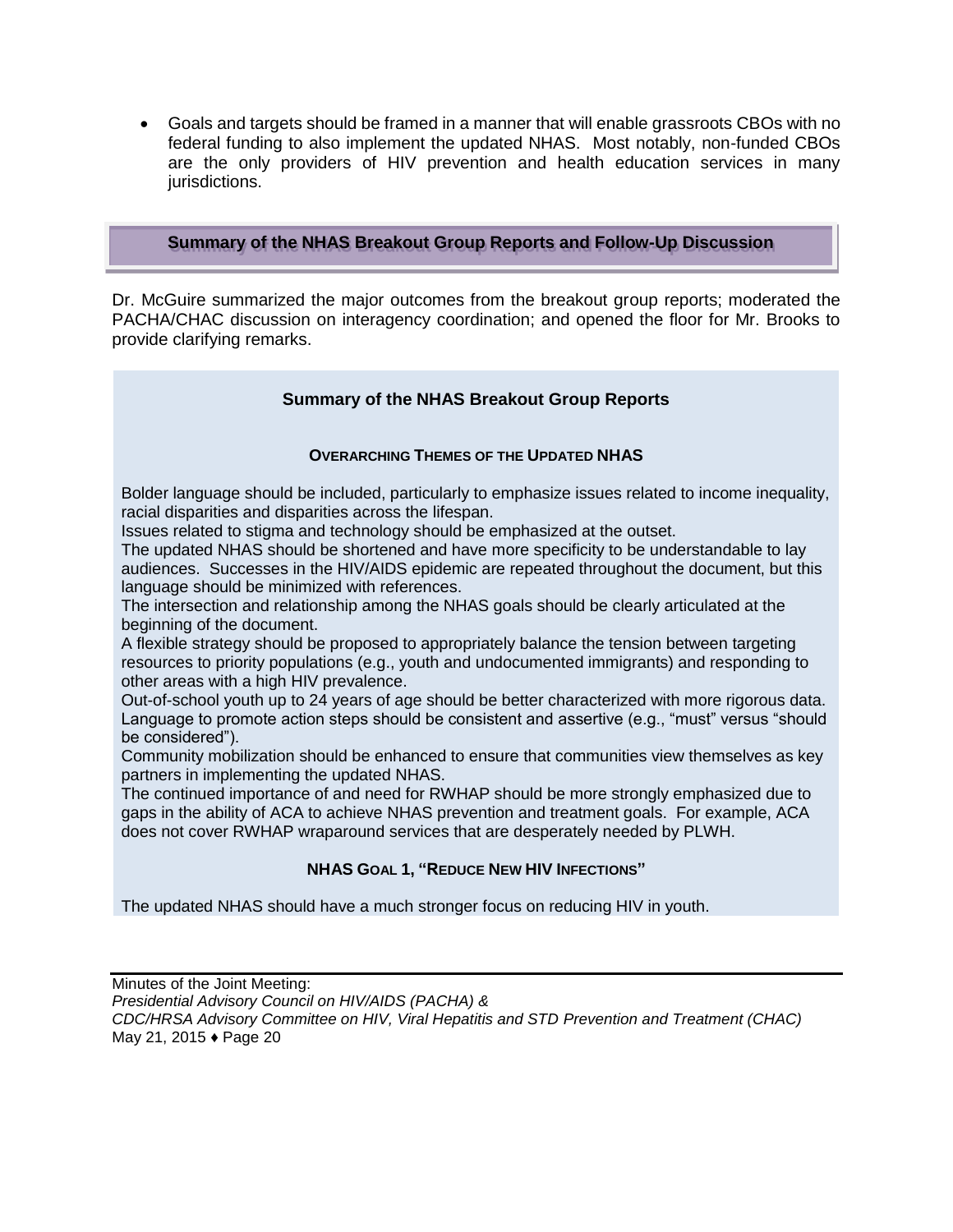## **Summary of the NHAS Breakout Group Reports**

- Language on sexual health and interventions targeted to youth should be more prominent throughout the document.
- The NHAS indicator to decrease "sexual risk behaviors" of youth should be clarified and reframed with a more positive tone to shift the risk of youth without diminishing their sexual behaviors and gender identities.
- Gender fluidity terminology and other language that will resonate with youth should be added. Synergies between effective HIV prevention activities and specific populations should be identified.

Resources from other sectors should be reallocated and re-amplified for HIV prevention efforts. Increased access to and more competent delivery of HIV prevention services should be available to all persons in need.

The role of STD clinics in offering HIV prevention services (e.g., conducting surveillance, delivering PrEP and linking clients to care) should be highlighted.

## **NHAS GOAL 2, "INCREASE ACCESS TO CARE AND IMPROVE HEALTH OUTCOMES FOR PLWH"**

Barriers to accessing HIV care should be decreased, including gaps in ACA; issues related to transparency, coverage and cost; and the capacity of provider networks. These barriers should be addressed to successfully link and retain clients in care.

Language should be added to address challenges in treating cases of late HIV diagnoses and improving health outcomes of these persons.

Full integration of the HCV cure framework into the HIV linkage to care strategy should be promoted to reduce HCV-related morbidity in PLWH.

The need to build the capacity of both HIV specialists and primary care providers should be emphasized.

Monitoring the impact of ACA implementation in states on access to HIV care and health outcomes of PLWH should be recommended.

The critical role of RWHAP in building provider capacity should be highlighted.

Ancillary services beyond housing that are necessary to meet the basic needs of PLWH should be recognized.

Methods to effectively deliver care to PLWH in correctional settings should be described. Mental health and substance abuse issues should be extensively incorporated into HIV care rather than being addressed as co-morbidities.

The need for ongoing federal investments to support HIV biomedical research should be underscored.

## **NHAS GOAL 3, "REDUCE HIV-RELATED HEALTH DISPARITIES"**

"HIV-related health disparities" should be expanded to include SDHs, health equity and poverty. Disparities recommendations should be conveyed with a bold and assertive tone.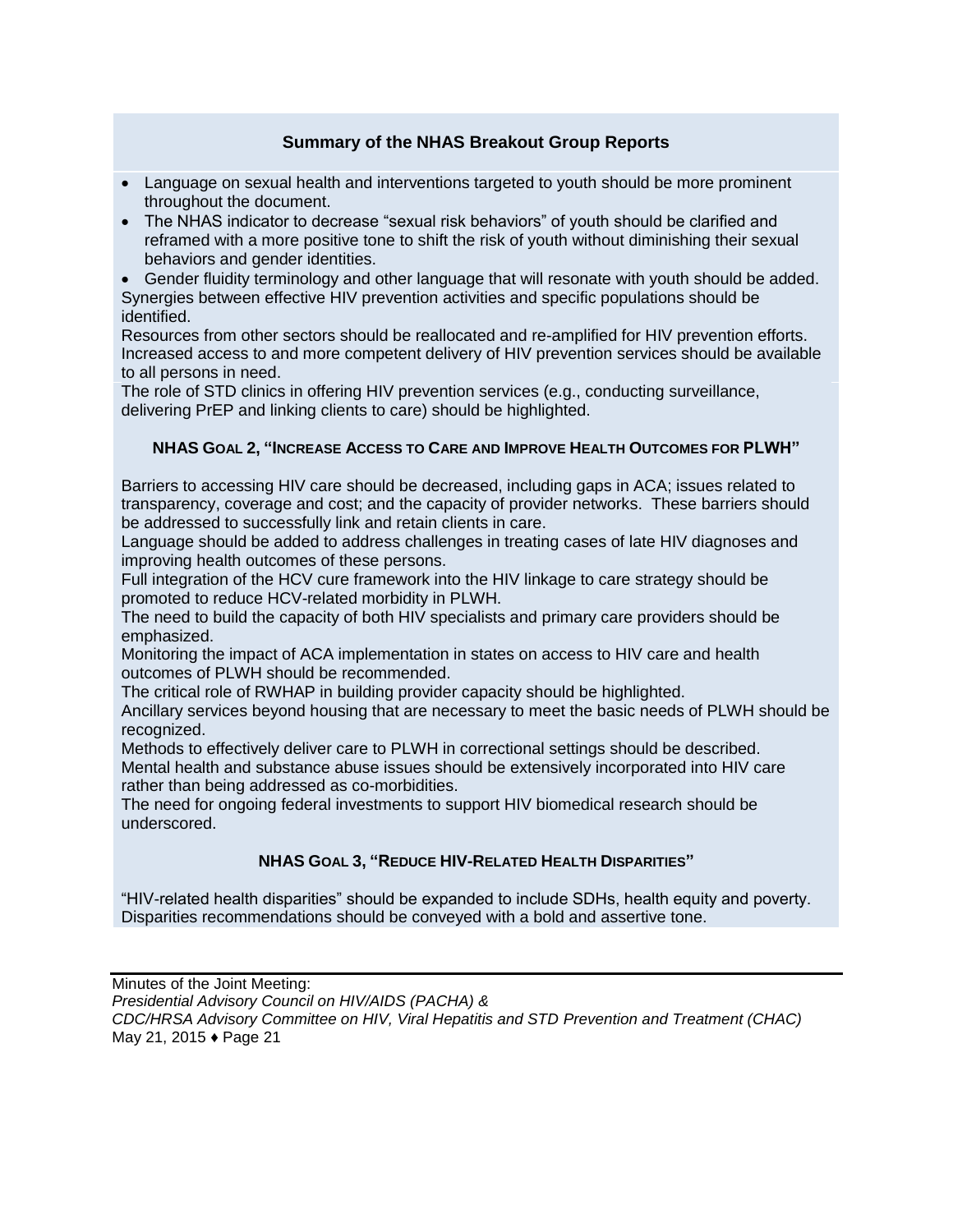# **Summary of the NHAS Breakout Group Reports**

The common indicator to reduce disparities by 15% should be modified for certain populations based on their baselines and HIV epidemiology.

HCV should be characterized as an additional disparity for PLWH.

"Sexuality" should be defined as a normal and healthy part of the human experience. Language that stigmatizes sexual health should be deleted.

Resources should be targeted to small populations with limited epidemiological data: transgender women, indigenous persons and transnational immigrants.

At the conclusion of her summary of the breakout group reports, Ms. McGuire moderated the PACHA/CHAC discussion on interagency coordination.

- An assessment should be conducted to identify synergies between PACHA and CHAC in terms of their agendas, messaging and platforms to provide advice and guidance to HHS agencies.
- All agencies that fund or support testing should play a role in routine HIV testing in order to achieve the NHAS target of 90% of persons knowing their HIV status.
- Consistent training materials should be developed for various entities that will be involved in implementing the updated NHAS: federal agencies, public health instructors, seminary professors and other high-level leaders in communities.
- Federal partners should coordinate efforts to collect and release HIV incidence data in a timelier manner to ensure that policy and funding decisions are based on the most up-todate information.
- Roles and responsibilities of agencies that should be engaged as federal partners in implementing the updated NHAS should be clearly articulated.
	- $\circ$  The U.S. Department of Labor can address the training, education and employment needs of PLWH.
	- $\circ$  SAMHSA can leverage its tremendous budget to increase the provision of traumainformed care, substance abuse and mental health services to PLWH. SAMHSA currently is funding two initiatives for Minority Serving Institutions to partner with CBOs to integrate HIV and HCV prevention, education and training for young persons.
	- $\circ$  The Equal Employment Opportunity Commission can decrease workplace stigma and disparities by enforcing employment protections for PLWH.
	- o The U.S. Department of Education can approve more comprehensive sexual health education to youth in middle and high school and also can offer incentives to school districts to implement behavioral interventions.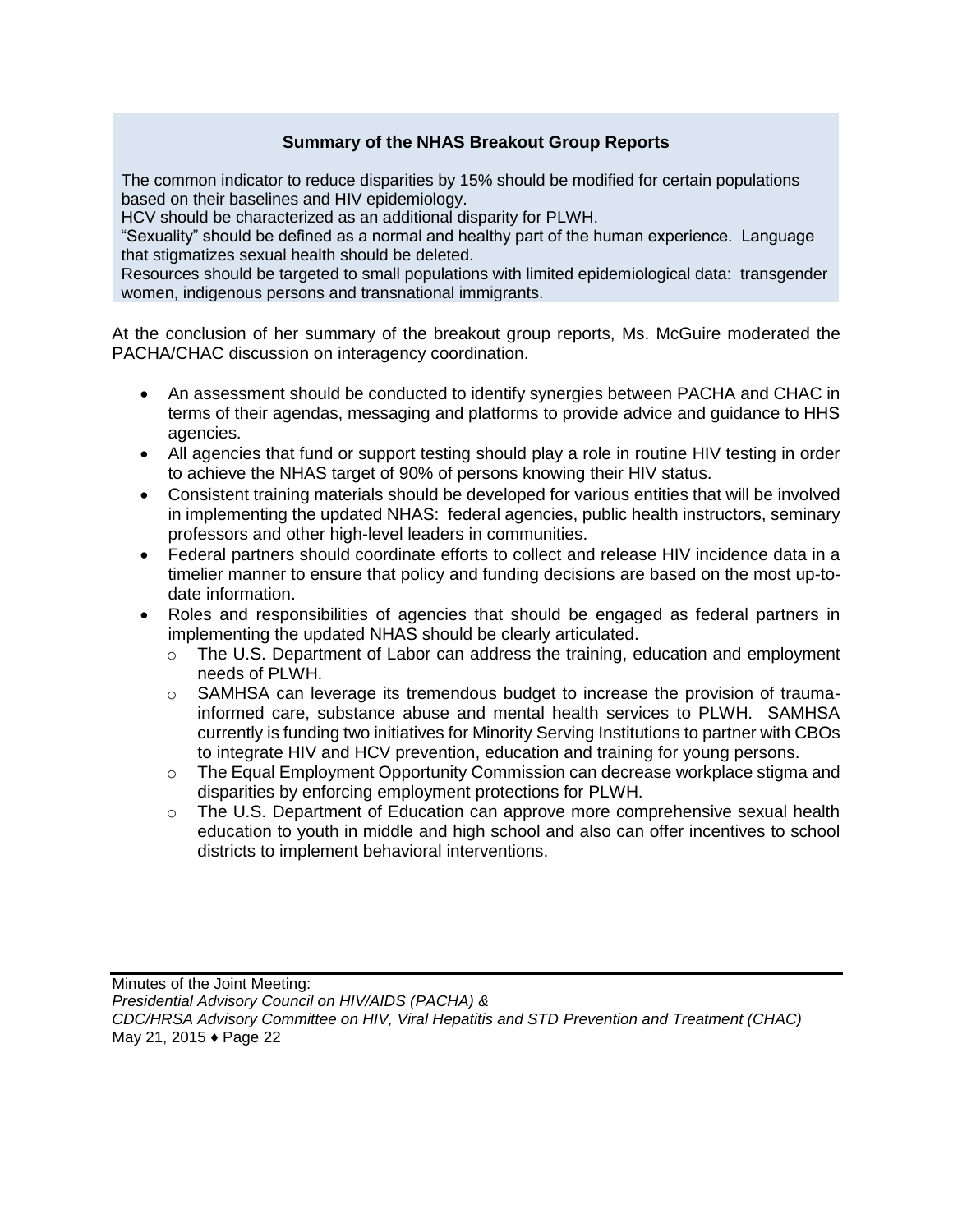Mr. Brooks highlighted several key points from the breakout group reports and the PACHA/ CHAC follow-up discussions that ONAP would consider in its ongoing efforts to update the NHAS for 2016-2020.

- References to the Obama Administration will be reconsidered to ensure that the updated NHAS serves as a transition document between the outgoing and new Administrations.
- The outstanding efforts by the CHAC/CDC Sexual Health Workgroup will be used as a resource in crafting sexual health language.
- Language to more strongly emphasize the need for additional HIV biomedical research would be welcome.
- Suggestions to revise language (e.g., "HIV/mental health co-morbidities") will be carefully considered in the context of specific target audiences for the updated NHAS.

Mr. Brooks's position was that any national HIV strategy or plan should focus on four areas: (1) provide HIV testing to all Americans; (2) deliver treatment to all persons with a positive HIV test result; (3) administer PrEP to HIV-negative persons at highest risk; and (4) ensure access to support services to retain HIV-negative persons in prevention services and HIV-positive persons in treatment.

In response to the PACHA/CHAC discussion on interagency coordination, Mr. Brooks announced that the Executive Order to establish the updated NHAS is being circulated to various agencies at this time. The Executive Order specifically identifies all departments and agencies that President Obama has required to be involved in the updated NHAS.

PACHA and CHAC clarified their recommendations to ONAP in response to Mr. Brooks's observations on the breakout group reports.

- The guidance reflects efforts by PACHA and CHAC to provide bold and assertive input on the updated NHAS as requested by ONAP. The NHAS is a national rather than a federal HIV strategy that must include support from foundations and other parts of the private sector. The PACHA/CHAC advice might appear to be broad and unfocused to the federal government, but improvements cannot be made in the HIV epidemic without addressing the root of the problem (e.g., sexual health equity, poverty, distressed communities and disenfranchisement). Overall, the NHAS should be framed as an aspirational document.
- The PACHA/CHAC input to focus on HCV mono-infection was not intended to compete for HIV resources. The updated NHAS should emphasize HCV in the context of its high morbidity rate in PLWH. Because public health and the healthcare community must take a patient-centric rather than a virus-centric approach, the updated NHAS should be developed in a comprehensive disparities and SDH framework.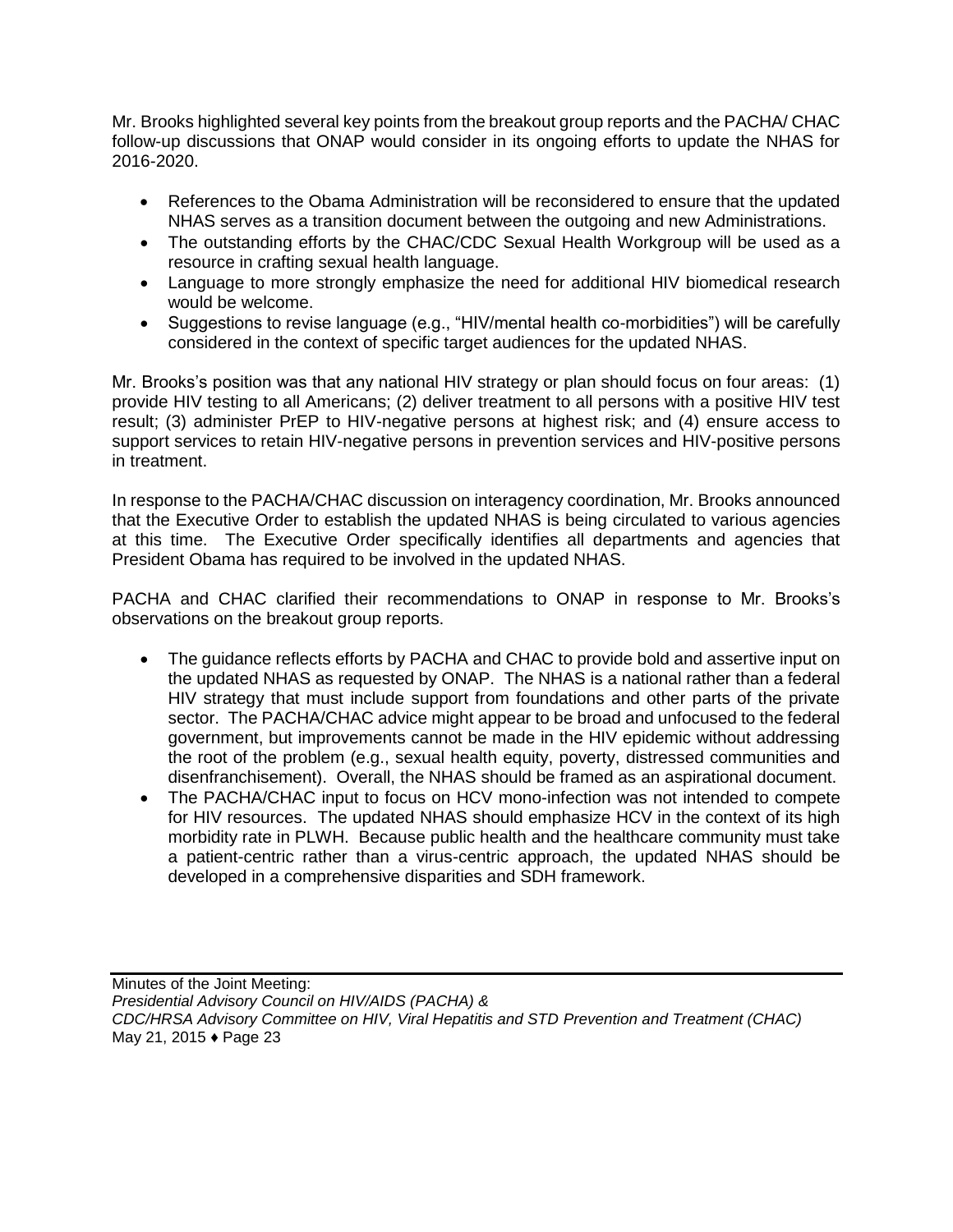PACHA and CHAC, their constituents, organizations and other stakeholders should educate state, local and territorial elected officials on the need to allocate funding to ensure broad implementation of the updated NHAS in communities.

# **Call for a Formal Vote of the PACHA and CHAC Memberships**

Ms. Mahon presented a draft resolution for a review, discussion and formal vote by PACHA and CHAC.

As PACHA and CHAC, we jointly and respectfully request the elimination of current U.S. law which prohibits federal funding for the support of access to sterile syringes as a necessary component of a comprehensive program to prevent HIV, Hepatitis C and other bloodborne illnesses in people who inject drugs. As an immediate step toward that change in the law, we further request that Congress convene a bipartisan hearing on this critical public health issue which has so gravely affected our cities, and more recently, our suburban and rural communities throughout the nation.

PACHA and CHAC proposed several revisions to refine the draft resolution.

- The language should be changed to "...for the support of controlled access...". Ms. Mahon was not in favor of this revision because the word "controlled" could lead to tremendous barriers to changing the existing law on access to sterile syringes.
- The language should be changed to "...support of access to sterile injection equipment" to include both syringes and needles. **[Amendment accepted]**
- The language should be changed to "people who inject prescription and non-prescription drugs" to include the injection of non-prescribed insulin, vitamins and other substances. Dr. Ronald Valdiserri, Deputy Assistant Secretary for Health in HHS, was not in favor of this revision because no distinction is needed between the use of legal and illegal drugs.
- The language should be changed to "…in people who engage in injection." Dr. Amy Lansky, Senior Policy Advisor in the CDC Division of HIV/AIDS Prevention, is currently detailed to ONAP. She advised PACHA and CHAC not to revise "people who inject drugs" because the federal government commonly uses and clearly understands this language.
- The language should be changed to "As a step toward…" and "…that Congress immediately convene…". **[Amendment accepted]**
- New language should be added to explain that the resolution is intended to reduce sharing of injection equipment. Dr. Valdiserri was not in favor of including a new qualifying statement. For example, HCV transmission during IDU can occur due to contamination rather than sharing of equipment.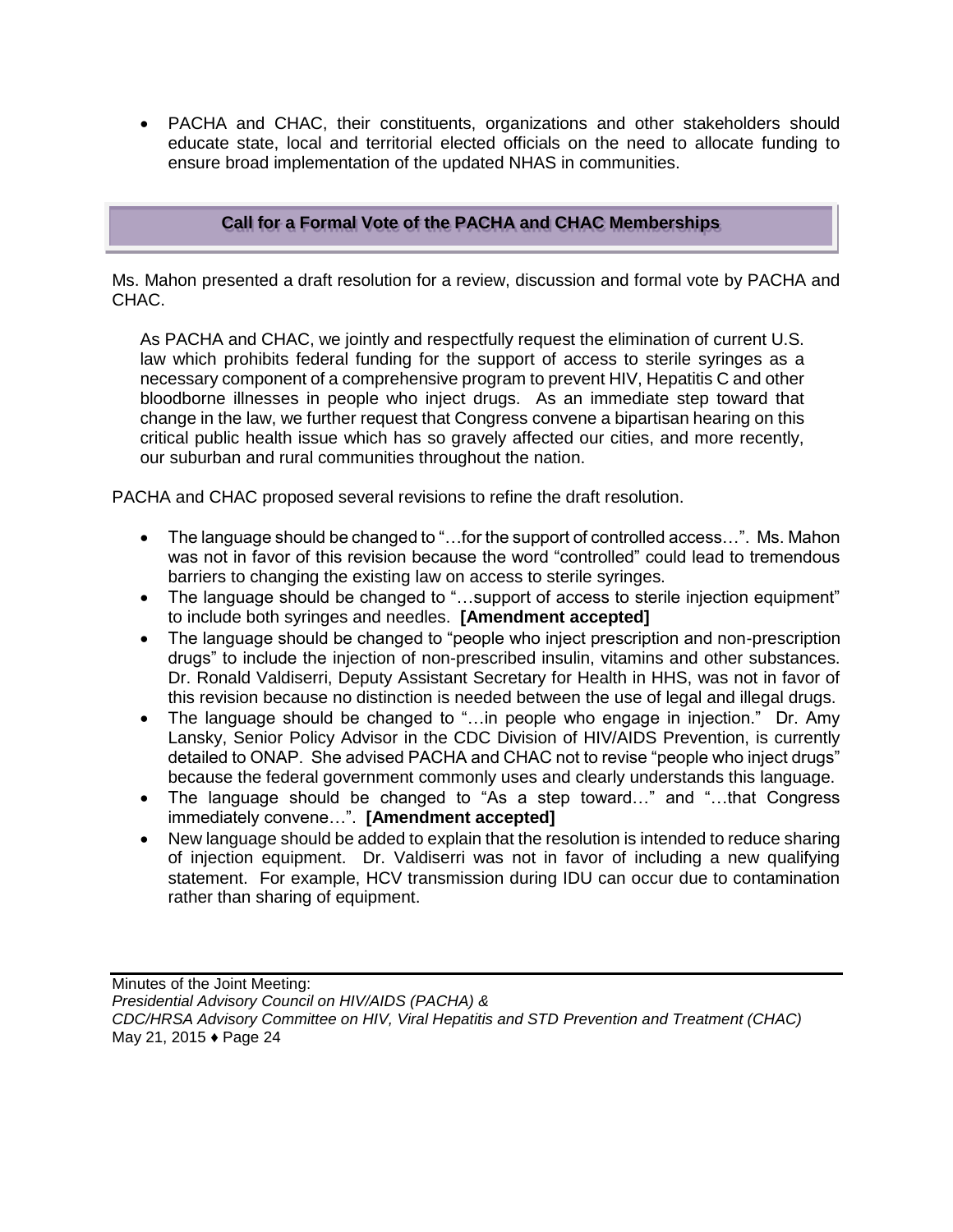The call for Congress to convene a bipartisan hearing should not result in the unintended consequence of delaying ongoing efforts by advocates in the field. Ms. Mahon emphasized that PACHA has a responsibility to go on the record with its advice to President Obama and the HHS Secretary.

| CHAC Co-Chair's call for a<br>vote | Dr. Clanon properly placed a motion on the floor for<br>CHAC to formally approve the draft resolution with the<br>accepted amendments noted for the record.           |
|------------------------------------|-----------------------------------------------------------------------------------------------------------------------------------------------------------------------|
| Outcome of vote                    | Motion unanimously passed by 14 CHAC voting<br>members with no objections, abstentions or further<br>discussion.                                                      |
| PACHA Chair's call for a vote      | Ms. Mahon properly placed a motion on the floor for<br>PACHA to formally approve the draft resolution with the<br>accepted amendments noted for the record.           |
| Outcome of vote                    | Motion unanimously passed by 22 PACHA members<br>with no objections, abstentions or further<br>discussion.                                                            |
| Next steps                         | The amended resolution will be finalized in a joint letter<br>that the PACHA and CHAC Chairs will sign and submit<br>to President Obama for consideration and action. |

## **Public Comment Session**

Ms. Hayes moderated a session for members of the public to provide testimonies or comments for PACHA and CHAC to consider.

#### **Melanie Medalle, JD**

Reproductive Justice-HIV Law and Policy Fellow SisterLove, Inc.

Ms. Medalle provided the following comments. The U.S. Women and PrEP Working Group was established in March 2012 to develop a collective response to the approval of Truvada® as PrEP by the U.S. Food and Drug Administration. The workgroup serves as a national network of HIV and women's health advocates, researchers, academics, government employees, and pharmaceutical industry representatives.

The workgroup has three major functions: (1) educate communities and healthcare providers on PrEP; (2) mobilize advocacy to ensure that women's voices as policy advisors, consumers and healthcare providers influence public policy and funding regarding PrEP; and (3) explore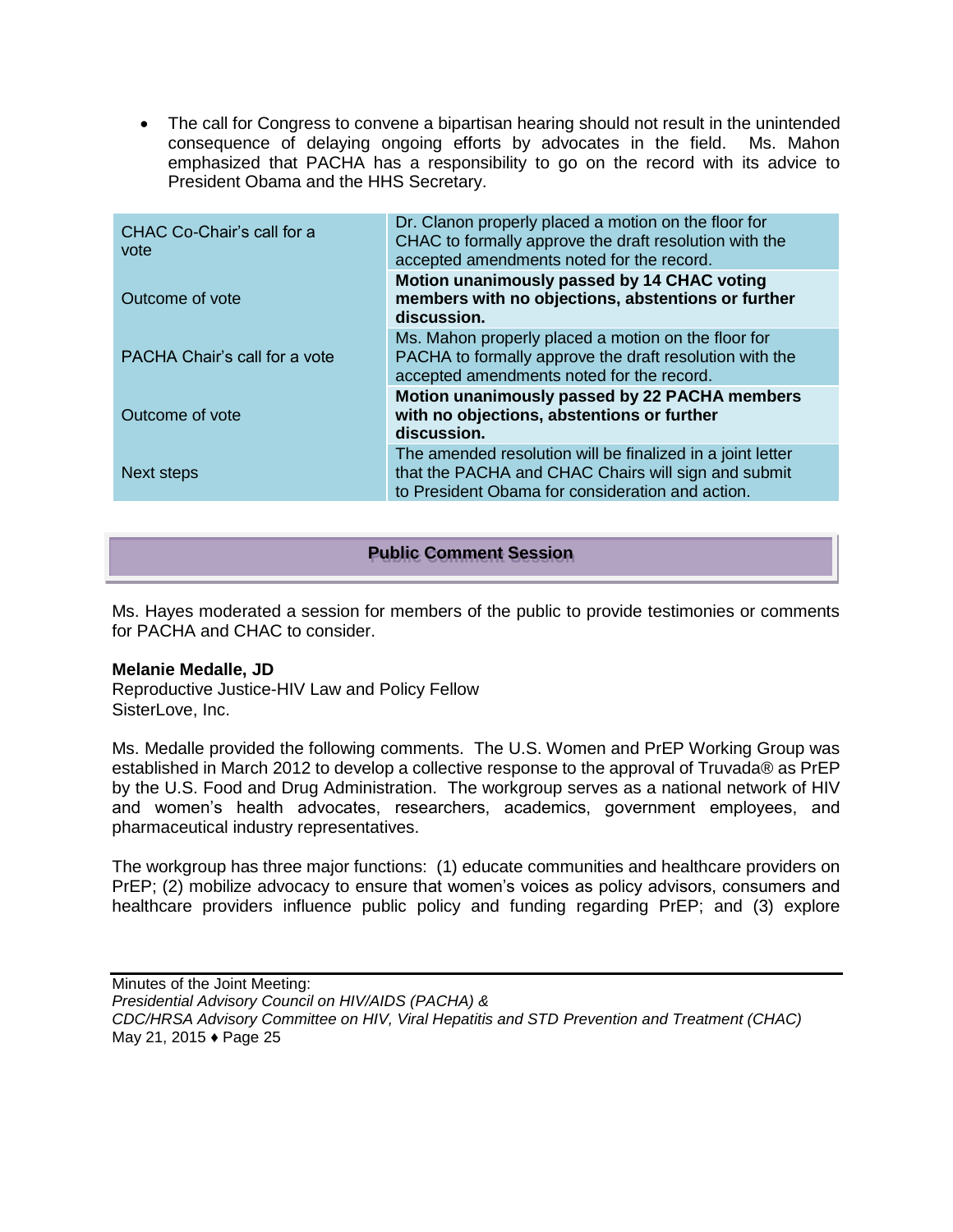opportunities to advocate for access to microbicides, treatment as prevention and other new biomedical HIV prevention options for women.

Women account for ~25% of PLWH in the United States, but prevention strategies are urgently needed to protect the HIV-negative population of cisgender and transgender women when male or female condom use is not preferred. PrEP is the first HIV prevention strategy that is fully controlled by the receptive sex partner and not linked to the timing of sex. PrEP also serves as a new protection method for women who cannot or elect not to insist on condom use. The workgroup urges PACHA and CHAC to consider the important need for consumers whose lives are at stake to have a voice in the nation's uptake of PrEP as a lifesaving technology.

The workgroup met with various federal officials from the White House and HHS during a meeting in 2013 chaired by ONAP. The workgroup used this opportunity to discuss its new position statement and obtain information on federal plans to launch PrEP. The workgroup proposed to establish a coordinating group with its members and other civil society partners. The new group would collaborate with federal officials to facilitate the successful, expeditious launch of PrEP to women and men in the United States.

Data were presented during the meeting to demonstrate the vital importance of actively engaging community-based partners in the HIV care and treatment cascade. Barriers to meaningful communication regarding the launch of PrEP also were discussed, particularly unique challenges faced by women. The workgroup acknowledges that the Federal Advisory Committee Act restricts civil society participation in federal forums, but approaches can be applied to overcome these barriers. The formation of the HIV/AIDS Indicators Implementation Group by the HHS Secretary serves as a model in this regard.

#### **Matthew Pieper**

Executive Director Open Hand Atlanta

Mr. Pieper provided the following comments. During their joint efforts to advise ONAP on updating the NHAS for 2016-2020, the National Food is Medicine Coalition urges PACHA and CHAC to consider two key recommendations to improve access to care and health outcomes: (1) increase funding for food and nutrition services provided through RWHAP and (2) incorporate food and nutrition services through ACA.

Proper nutrition is required for PLWHA to increase their absorption of medications, reduce side effects, maintain a healthy body weight, and ultimately achieve viral suppression. PLWHA who are food insecure routinely forego critical medical care, including making and maintaining primary care appointments, filling prescriptions and adhering to treatment. HRSA has allowed the RWHAP Food and Nutrition Services Category to serve as a clinically effective core medical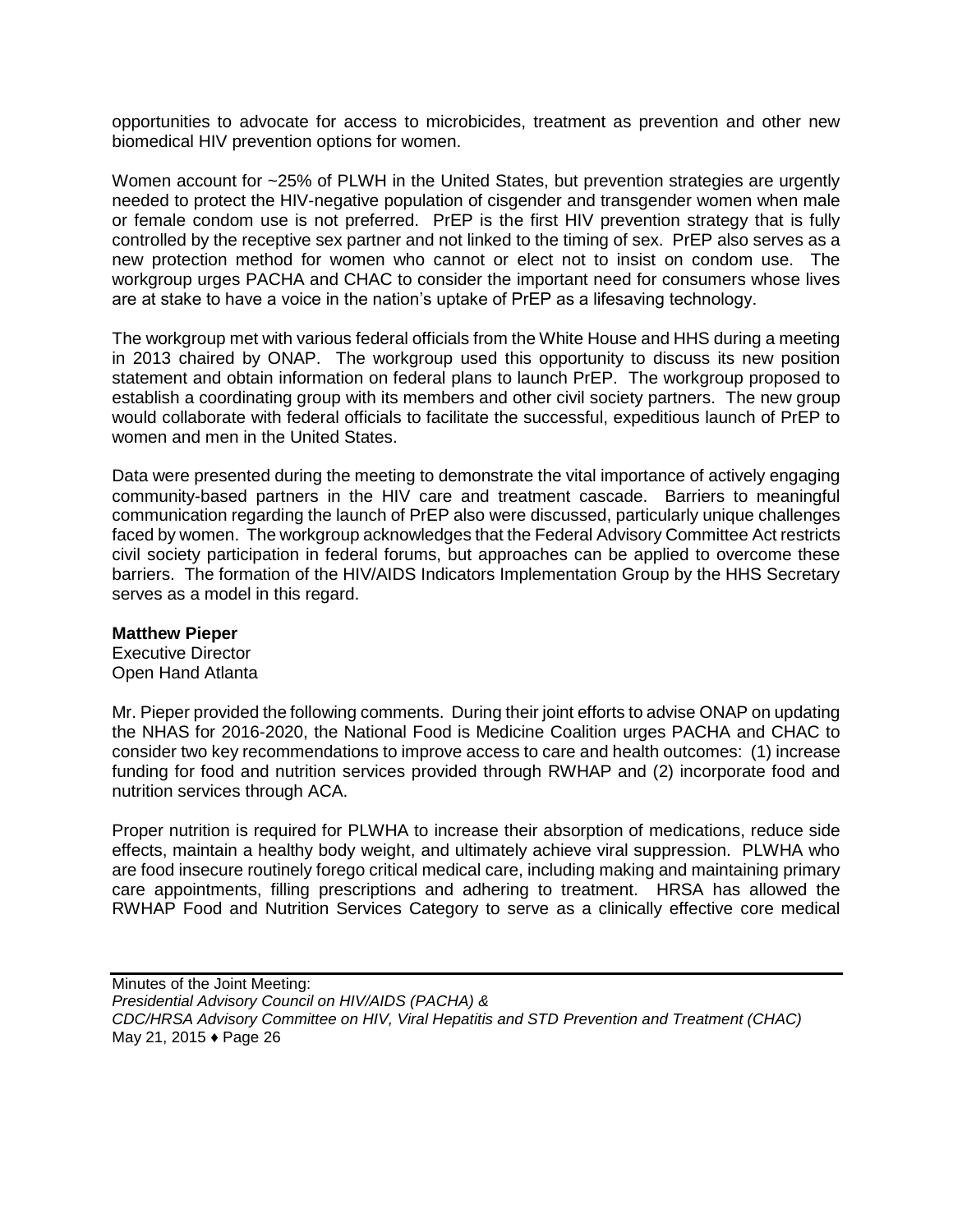service since 2006. HRSA has publicly announced that the management of HIV disease necessitates substantial expertise in nutrition and is an integral part of ongoing health care from diagnosis through the disease process.

Access to food and nutrition services meets the NHAS goals. NHAS Goal 1 is to "reduce new HIV infections." PLWHA who are food insecure are less likely to have undetectable viral loads in a statistically significant manner. The efficacy rate of undetectable viral loads in preventing HIV transmission is 96%. Food nutrition services are a key component of HIV prevention.

NHAS Goal 2 is to "increase access to care and improve health outcomes." PLWHA who receive effective food and nutrition services are at lower risk for in-patient hospitalizations and also are more likely to maintain scheduled primary care visits, score higher on health functioning tests and adhere to medications.

NHAS Goal 3 is to "reduce HIV-related health disparities." PLWHA in poverty who receive food and nutrition services have improved health outcomes and fewer disparities. Medically appropriate food and nutrition services must be integrated into all healthcare reform efforts, including RWHAP and ACA, to achieve a more coordinated national response to HIV, reduce healthcare costs and improve health outcomes.

#### **Carl Schmid**

Deputy Executive Director The AIDS Institute

Mr. Schmid provided the following comments. In terms of HIV prevention, CDC funding follows the epidemic at the federal level (e.g., MSM, BMSM, YBMSM and African American women). However, accountability for allocating HIV prevention dollars also must be assured at state, local and CBO levels. In terms of HIV testing, other payers should provide support in the current healthcare reform environment. HIV testing dollars should be used for HCV testing and hepatitis B virus (HBV) vaccination.

In terms of the updated NHAS, emphasis should be placed on the need for ongoing leadership in sexual health and comprehensive sex education. The U.S. Department of Education should be engaged as a key federal partner to ensure that homosexuality and gender identity are included in these efforts.

In terms of RWHAP, non-Medicaid expansion states have contributed to an unequal delivery of services. RWHAP funding is allocated based on case count or need depending on the specific program part, but resources should be targeted to areas and populations with the greatest needs. HRSA should take steps at this time to consult with and obtain input from communities to ensure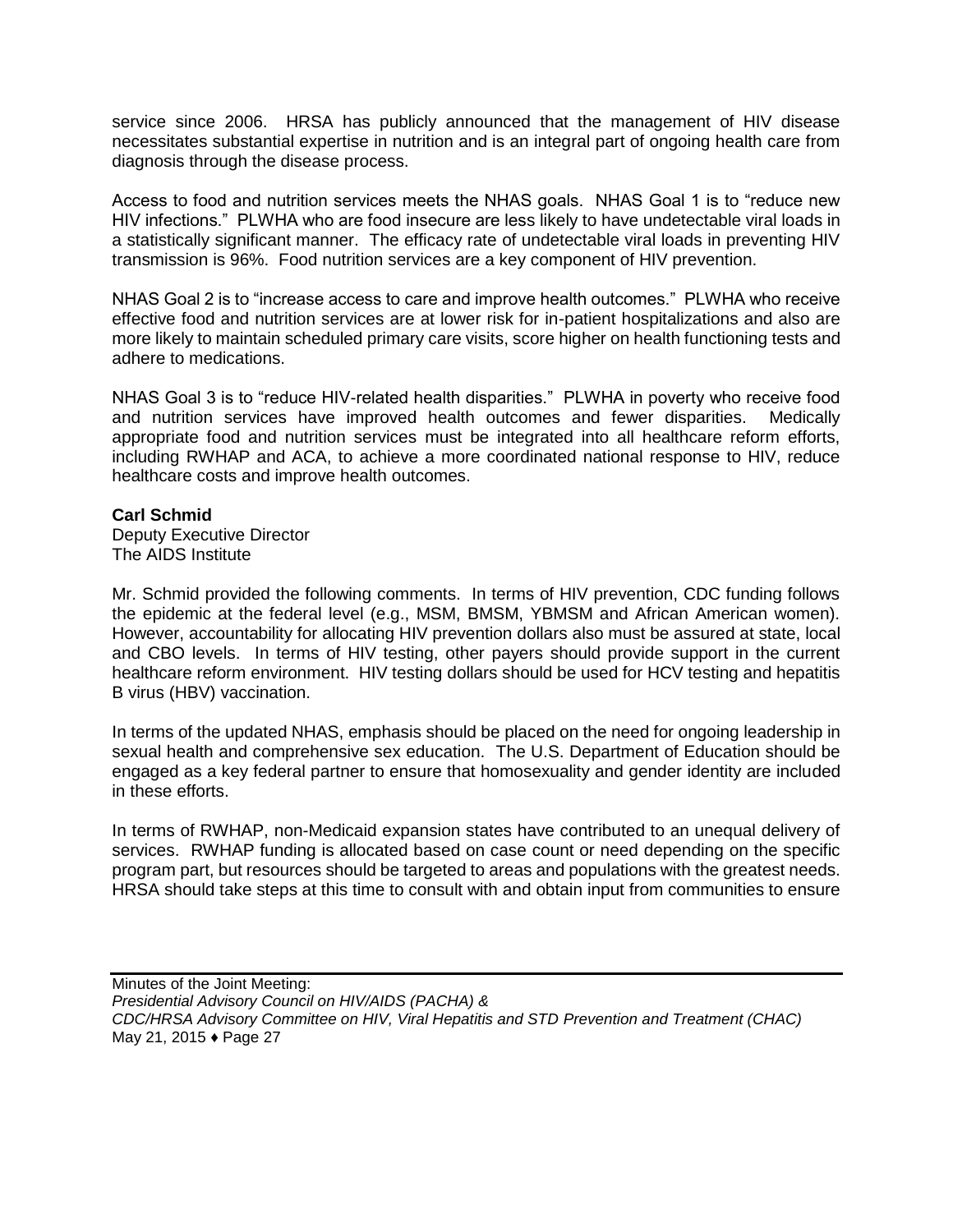that RWHAP is aligned with the 2016-2020 NHAS. RWHAP should be responsible for providing its patient population with HBV vaccination or HCV testing, care, treatment and cure.

#### **Leisha McKinley-Beach**

HIV Prevention Administrator Fulton County (Georgia) Department of Health and Wellness

Ms. McKinley-Beach provided the following comments. Fulton County became a directly-funded jurisdiction in 2012 and has made significant progress since that time. An HIV/AIDS Task Force was established to improve the county-wide response to this disease. The health department will launch "Test Atlanta" in June 2015 in its first community-government partnership to mobilize HIV testing for Fulton and DeKalb Counties.

The health department made a commitment to scale-up its jurisdictional response to biomedical interventions, such as PrEP, and prevention of mother-to-child transmission of HIV. The health department will continue to collaborate with national, state and local HIV partners to improve prevention, care and treatment services for Fulton and DeKalb Counties.

#### **Rosemary Donnelly, MSN, APRN-BC, ACRN**

Program Director, Southeast AIDS Training and Education Center Emory University School of Medicine

Ms. Donnelly provided the following comments. The Association of Nurses in AIDS Care (ANAC) recognizes that a skilled and effective workforce will be critical in achieving the NHAS goals. Nurses and nurse practitioners (NPs) play a key role in addressing workforce shortages, particularly in HIV and primary care. ANAC encourages NPs and registered nurses to practice to the full extent of their licenses and training in HIV and primary care settings.

To date, 19 states have removed scope of practice barriers in accordance with the 2010 IOM report, *The Future of Nursing: Leading Change, Advancing Health*. This cost-effective approach is in the best interest of patients. ANAC acknowledges the value of AETCs in providing targeted and flexible training to the HIV workforce. ANAC members provide leadership to AETC-funded programs at four schools of nursing that produce highly-skilled and committed NPs with expertise in HIV. However, more AETC training programs should be established.

AETCs have the capacity to respond to emerging HIV areas. For example, AETCs trained healthcare workers to respond to the HIV outbreak in Scott County, Indiana. The use of AETCtrained nurses and NPs in medically served areas will continue to be an integral and effective component of the HIV workforce.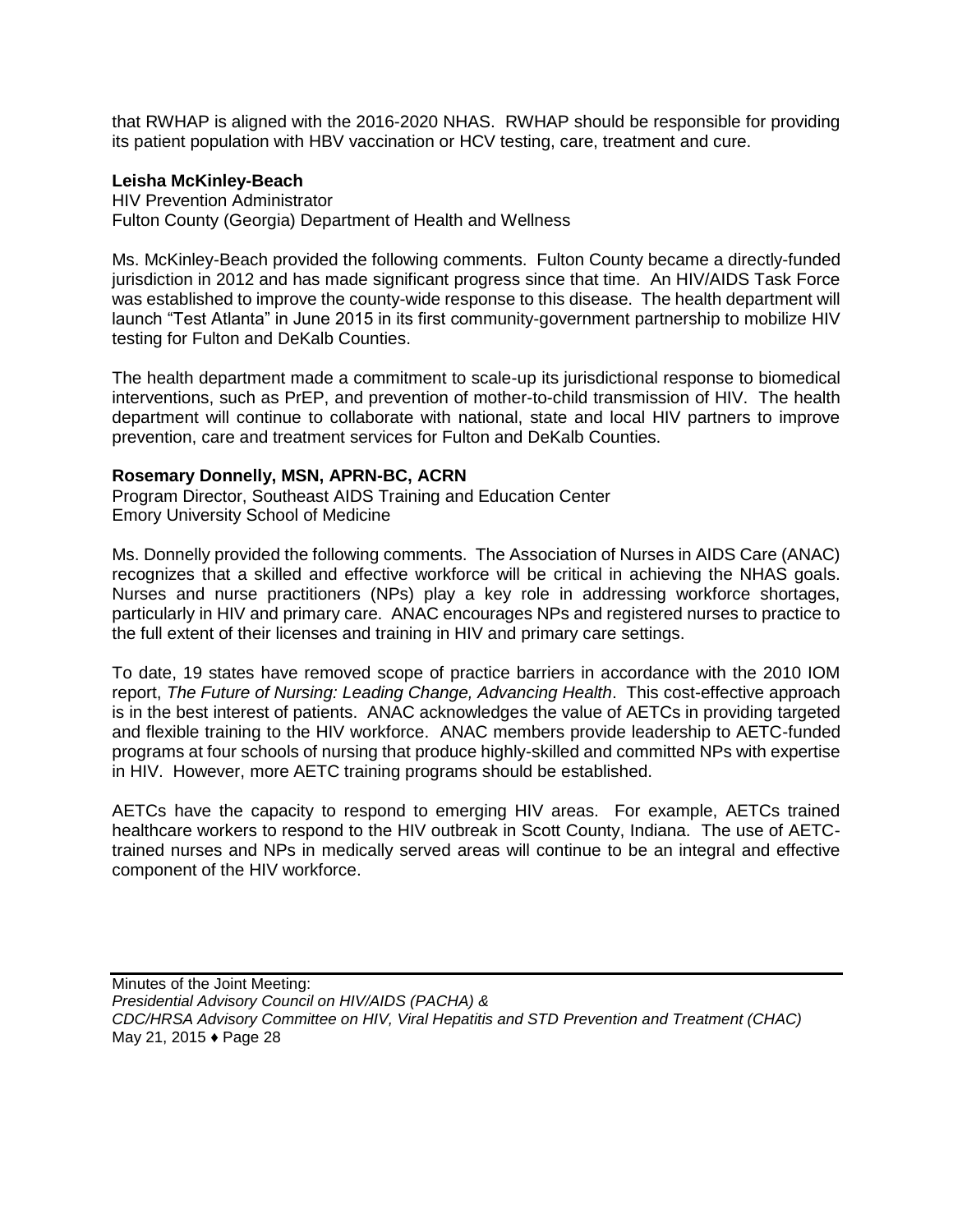ANAC calls for improved integration between prevention and care/treatment programs and funding streams, particularly to support the delivery of PrEP. The infrastructure and expertise developed under RWHAP should be better coordinated with CDC's prevention programs. Funding of PrEP services for uninsured and underinsured persons at risk for HIV should be more widely available. Because some PrEP candidates have received positive HIV test results, a seamless transition to care will be essential. Incentives for co-funded positions and co-located programs would be an ideal strategy in this regard.

#### **Murray Penner, BSW**

Executive Director

National Alliance of State and Territorial AIDS Directors (NASTAD)

Mr. Penner provided the following comments. NASTAD recently held its annual meeting and reached consensus on reenergizing the critical role of public health and its intersection with the NHAS. NASTAD acknowledges that public health plays a functional role in coordinating preparedness and response and should be fully integrated into all parts of the NHAS. PrEP, needle exchange and other proven interventions will need related activities (e.g., assessment, surveillance and data usage) for effective implementation.

Public health plays an important role in coordinating issues that affect lives (e.g., housing, substance abuse, mental health problems, STDs and HCV) to improve health outcomes and reduce disparities. The investigation of the HIV outbreak in Scott County, Indiana demonstrated the effective integration of public health and science. Needle exchange and comprehensive drug user health programs prevent HIV and HCV transmission.

NASTAD will soon call for an end to the Congressional ban on the use of federal funds for needle exchange. The critical role of public health in achieving the NHAS goals should be emphasized. The NHAS should continue to recommend targeting resources to populations and areas most affected by the HIV epidemic, but not to the exclusion of other groups. Because epidemiological data clearly demonstrate a disproportionate impact of HIV on YMSM of color, particularly YBMSM, efforts should be strengthened to dramatically reduce new infections in these populations.

#### **Dee Dee Chamblee**

Founder and Executive Director

LaGender, Inc.

Ms. Chamblee provided the following comments. She founded LaGender in Atlanta in 2001 and received the White House "Champion of Change" Award from President Obama in 2011. Prior to these notable accomplishments, however, she survived as a young sex worker and was arrested multiple times. She was able to access health care and receive housing, food and clothing assistance only after she was diagnosed with HIV in 1987. She was able to focus on her health as an HIV-positive transgender woman only after obtaining support to meet her basic needs.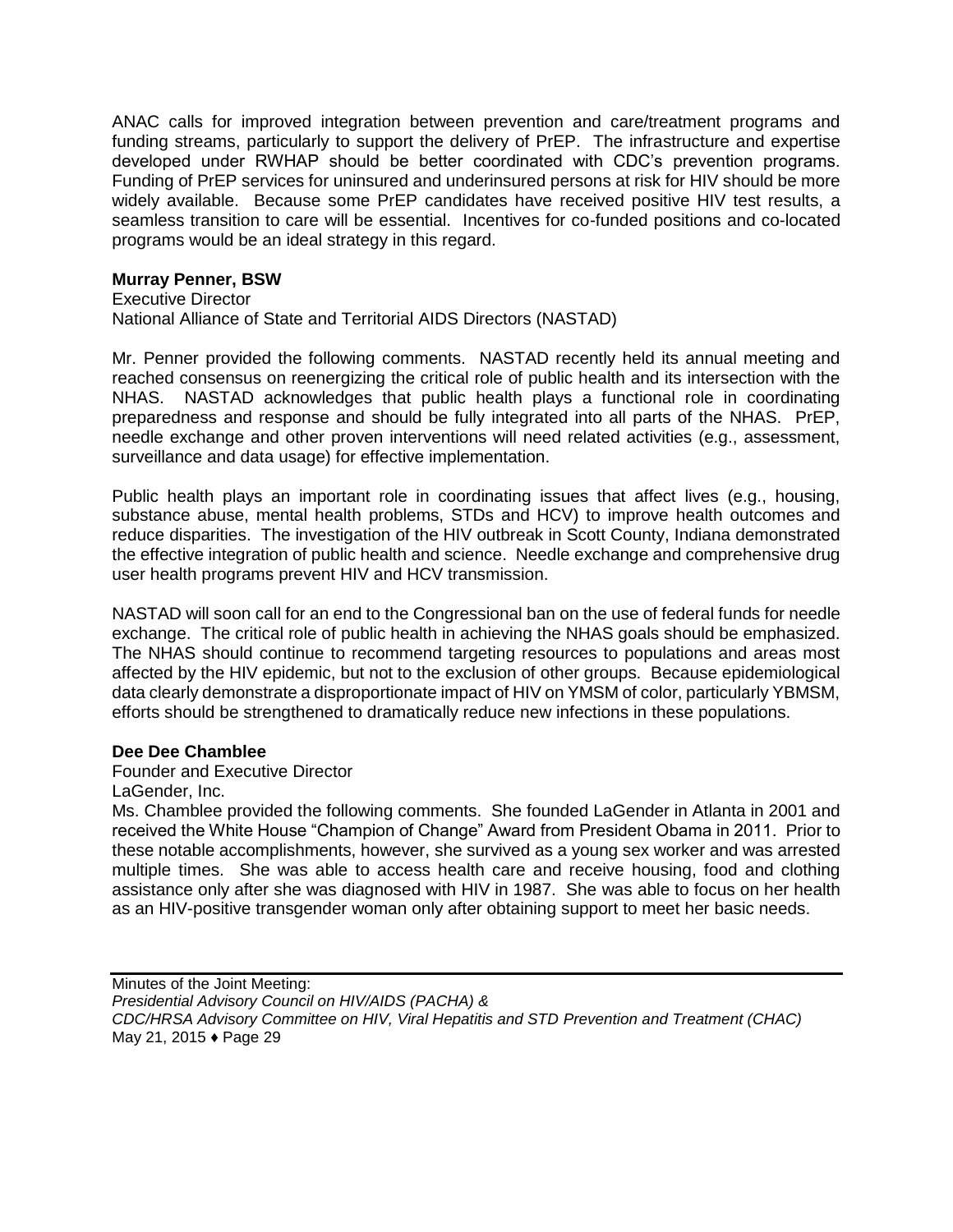Ms. Chamblee emphasized that transgender women of color in Atlanta have an alarmingly high HIV infection rate of 85%. Transgender women are not "men who have sex with men," but typically are referred to MSM organizations to obtain HIV services. Funding is allocated to MSM organizations to provide services to transgender women, but these groups have no knowledge of the needs of this population.

The Black AIDS Institute previously released a study that showed a tremendous disparity between transgender-specific services "reported" by AIDS service organizations and services actually provided to communities. If the disproportionately high rate of HIV among transgender women continues, an entire population potentially could be destroyed. Stigma is highly prevalent in transgender women with some sectors of the public vocalizing their support for this population to "disappear and die." However, Ms. Chamblee was proud to announce that transgender women remain present and strong.

## **Masonia Traylor**

Member of the Public

Ms. Traylor provided the following comments. Her diagnosis of HIV and confirmation of her pregnancy occurred two weeks apart in 2011 when she was 23 years of age. She is extensively involved in the national goal to achieve "an AIDS-free generation." Despite her positive status, her child is now four years of age and continues to be HIV-negative.

Ms. Traylor has been giving public testimony to middle schools, high schools and colleges over the past two years. She has obtained parental permission to share her story with children as young as 10 years of age. She noted that school textbooks continue to provide students with inaccurate information regarding HIV. Despite the availability of an extensive body of research, students are still taught that the disease paradigm begins with an STD, progresses to treatment for HIV and AIDS, and ends in death. Students are not educated on the fact that persons with an HIV or AIDS diagnosis can still have long, healthy and prosperous lives.

Ms. Traylor also was disappointed by language in comprehensive sex education policies in multiple states. To achieve an AIDS-free generation, young persons must be given accurate information based on rigorous studies that have been conducted over the past 34 years of the epidemic. Because school textbooks and policies still are not based on sound evidence, Ms. Traylor, other parents and educators face difficulties in efforts to create an AIDS-free generation for their children, peers and students.

Ms. Traylor promotes an abstinence-based approach in her testimony to middle school, high school and college students, but she realizes that prevention alone is not sufficient. She was tested for HIV annually until her diagnosis in 2011. She urged PACHA and CHAC to solicit advice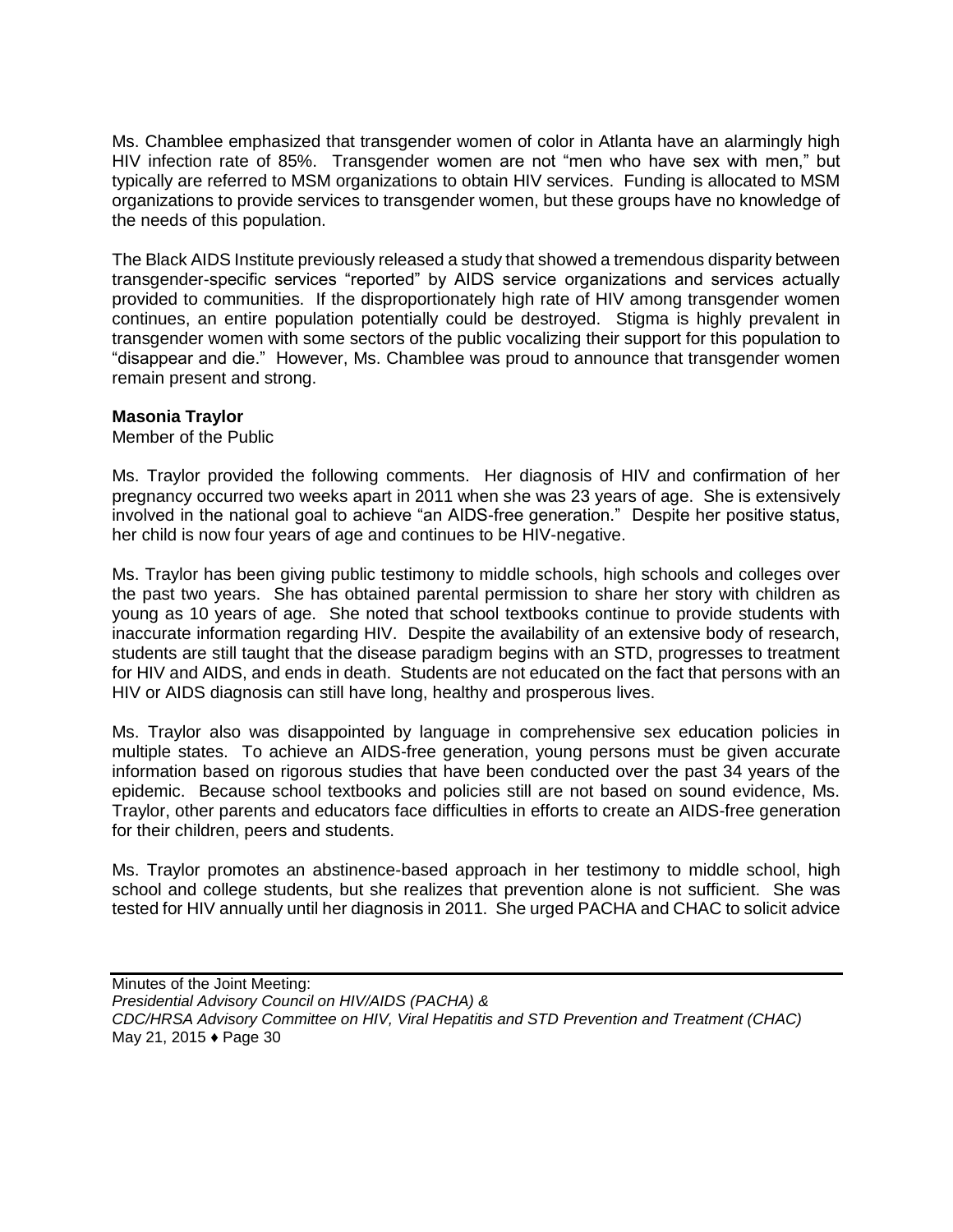from and extensively engage young persons in their deliberations. Young persons need more knowledge, a stronger presence and ongoing participation in the federal decision-making process.

#### **Tammy Kinney**

SisterLove, Inc., AIDS Athens & Positive Women's Network

Ms. Kinney provided the following comments. The 2016-2020 NHAS should emphasize factors that are critical to the health, vitality, dignity and quality of life of all women living with HIV. A new national standard of care with clinical and non-clinical indicators should be developed for all PLWH.

All public and private payers should be held accountable to three key components in the new standard of care: (1) sexual and reproductive justice; (2) high-quality clinical care, including necessary and affordable medications for HIV and mental health conditions; and (3) health care for all PLWH. "All PLWH" should be inclusive of all genders, identities and stages of infection.

Ms. Kinney was diagnosed with HIV over 28 years ago. She was required to address multiple co-morbidities, including mental health problems, substance abuse issues and HCV. All of these conditions should be treated simultaneously when newly diagnosed persons are linked to care. The updated NHAS should promote a holistic approach to provide PLWH with a better quality of life. Most notably, PLWH who receive treatment for mental health problems are more likely to decrease risk behaviors, adhere to their medications and achieve viral suppression.

#### **Closing Session**

The closing session of the joint PACHA/CHAC meeting was devoted to acknowledgements.

- Dr. Mermin thanked CHAC for continuing to provide CDC and HRSA with sound advice to guide the direction of their HIV, viral hepatitis and STD prevention and treatment programs. He also thanked Mr. Brooks for convening the joint PACHA/CHAC meeting.
- Ms. Mahon thanked Ms. Kaye Hayes, Executive Director of PACHA, and Ms. Caroline Talev, the PACHA Committee Manager, for their continued support and outstanding efforts to organize PACHA meetings. She also thanked Mr. Brooks for serving as a new important partner to PACHA.
- Mr. Brooks made a series of acknowledgements.
	- $\circ$  The PACHA and CHAC members were thanked for contributing their expertise and providing thoughtful input.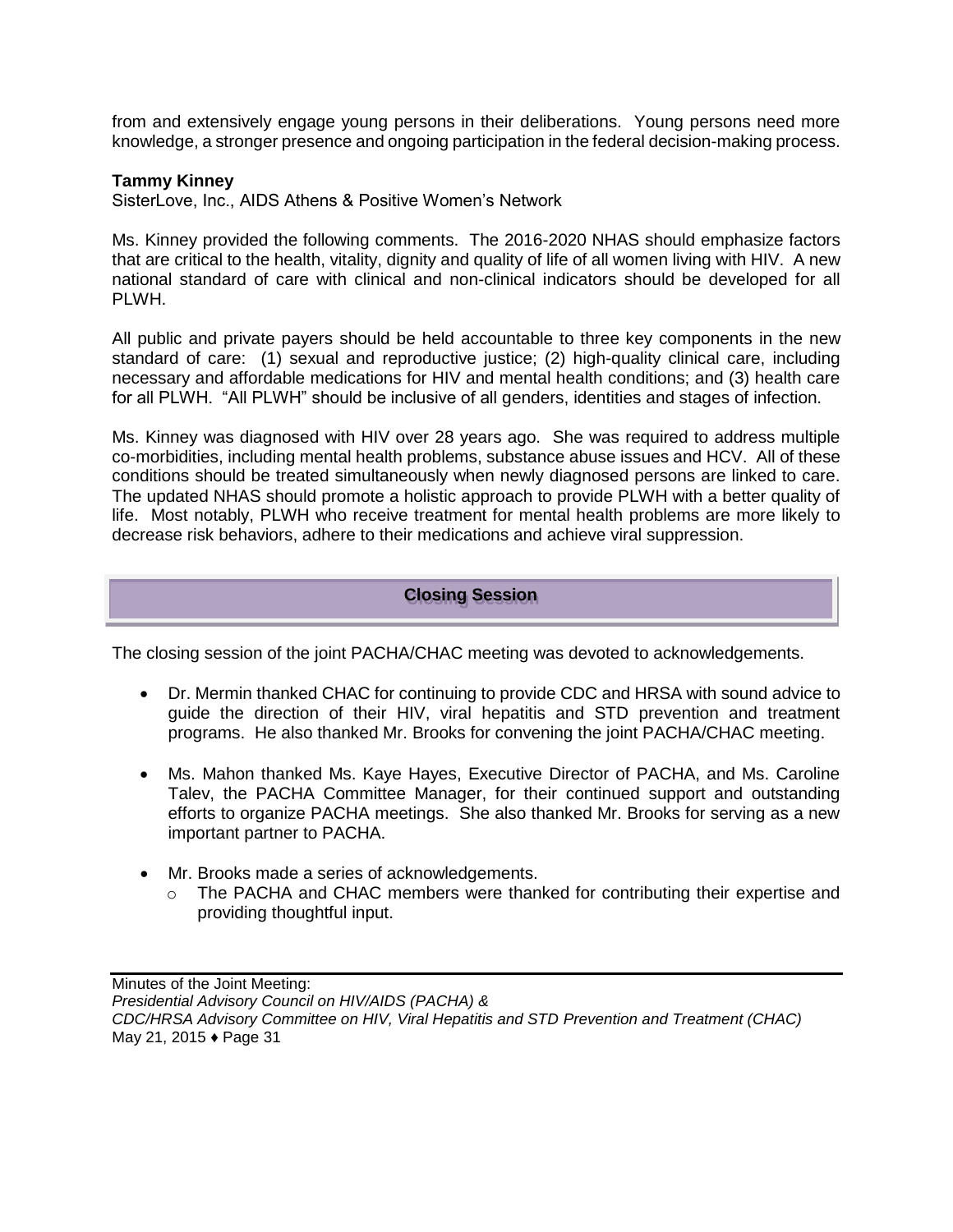- $\circ$  HHS, CDC and HRSA leadership, other staff and outside vendors were thanked for their extensive assistance in convening the meeting.
- $\circ$  The subcommittee that developed the NHAS indicators over the past six months was thanked.
- $\circ$  The federal partners were thanked for their strong support and participation in updating the NHAS.
- o Mr. George Fistonich and Dr. Amy Lansky of ONAP were thanked for their ongoing dedication and commitment to update the NHAS each day.
- $\circ$  The members of the public were thanked for taking time from their busy schedules to provide valuable feedback on the updated NHAS from the perspectives of impacted populations, affected communities and stakeholder organizations.
- $\circ$  The participants joined Mr. Brooks in applauding Dr. McGuire for her excellent facilitation of the meeting.

Mr. Brooks clarified that although the printed copies of the updated NHAS were collected, PACHA and CHAC were still welcome to submit comments to [aidspolicy@who.eop.gov](mailto:aidspolicy@who.eop.gov) by May 27, 2015.

With no further discussion or business brought before PACHA or CHAC, Mr. Brooks adjourned the meeting at 4:05 p.m. on May 21, 2015.

\_\_\_\_\_\_\_\_\_\_\_\_\_\_\_\_\_\_\_ \_\_\_\_\_\_\_\_\_\_\_\_\_\_\_\_\_\_\_\_\_\_\_\_\_\_\_\_\_\_\_\_\_\_\_

\_\_\_\_\_\_\_\_\_\_\_\_\_\_\_\_\_\_\_ \_\_\_\_\_\_\_\_\_\_\_\_\_\_\_\_\_\_\_\_\_\_\_\_\_\_\_\_\_\_\_\_\_\_\_

 I hereby certify that to the best of my knowledge, the foregoing Minutes of the proceedings are accurate and complete.

\_\_\_\_\_\_\_\_\_\_\_\_\_\_\_\_\_\_\_ \_\_\_\_\_\_\_\_\_\_\_\_\_\_\_\_\_\_\_\_\_\_\_\_\_\_\_\_\_\_\_\_\_\_\_

Date **Clanon, MD, Co-Chair** Kathleen Clanon, MD, Co-Chair CDC/HRSA Advisory Committee on HIV, Viral Hepatitis and STD Prevention and **Treatment** 

Date **Date Dawn Fukuda, ScM, Co-Chair Dawn Fukuda, ScM, Co-Chair**  CDC/HRSA Advisory Committee on HIV, Viral Hepatitis and STD Prevention and **Treatment**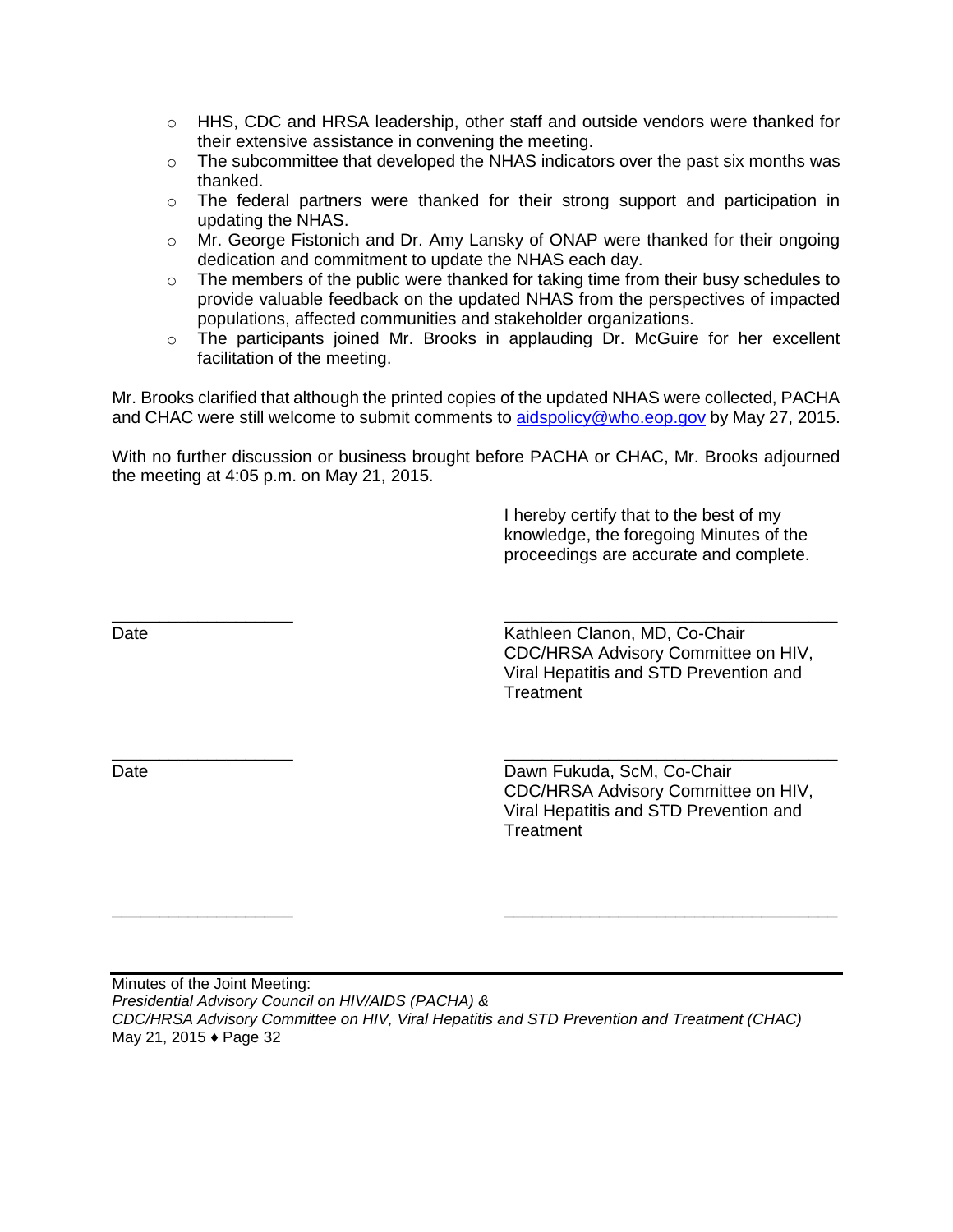Date **Nancy Mahon, JD, Chair** Presidential Advisory Council on HIV/AIDS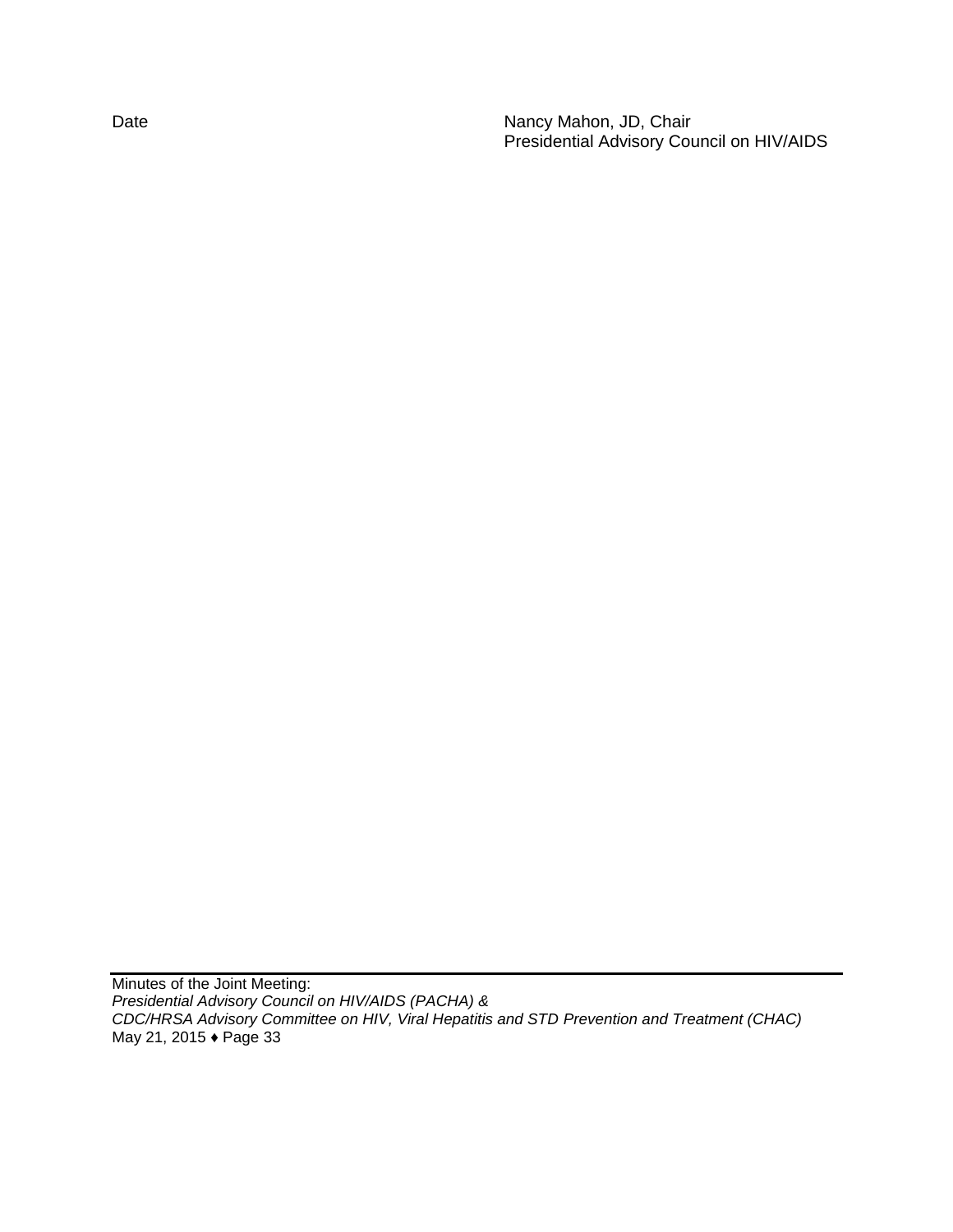

# **ATTACHMENT 1 Participants' Directory**

## **PACHA Members Present**

Nancy Mahon, Esq., Chair Dr. David Holtgrave, Vice Chair Dr. Adaora Adimora Dr. Jeffrey Akman Ms. Dawn Averitt Bishop Oliver Allen III Dr. Lucy Bradley-Springer Ms. Gina Brown Dr. Ulysses Burley Ms. Cecilia Chung Dr. Michelle Collins-Ogle Dr. Yvette Flunder Ms. Grissel Granados Robert Greenwald, Esq. Mr. Gabriel Maldonado Mr. Douglas Michels Dr. Ligia Peralta Mr. Mario Perez Mr. Harlan Pruden Scott Schoettes, Esq. Rev. Vanessa Sharp Dr. Mildred Williamson

# **PACHA Members Absent**

Dr. Vignetta Charles Mr. William Collier Mr. Humberto Cruz Dr. Patricia Garcia

Mr. Lawrence Stallworth II Ms. Elizabeth Styffe

# **PACHA Liaison Representative**

Dr. Jennifer Kates CDC/HRSA Advisory Committee on HIV, Viral Hepatitis and STD Prevention and **Treatment** 

# **PACHA Executive Director**

Ms. Kaye Hayes HHS Office of HIV/AIDS and Infectious Disease Policy

# **CHAC Members Present**

Dr. Kathleen Clanon, Co-Chair Ms. Dawn Fukuda, Co-Chair Dr. Sanieev Arora Dr. Virginia Caine Mr. Guillermo Chacon Dr. Carlos del Rio Dr. Camilla Graham Ms. Debra Hauser Dr. Marjorie Hill Dr. Steven Johnson Mr. Michael Kaplan Dr. Jennifer Kates Ms. Amy Leonard Dr. Britt Rios-Ellis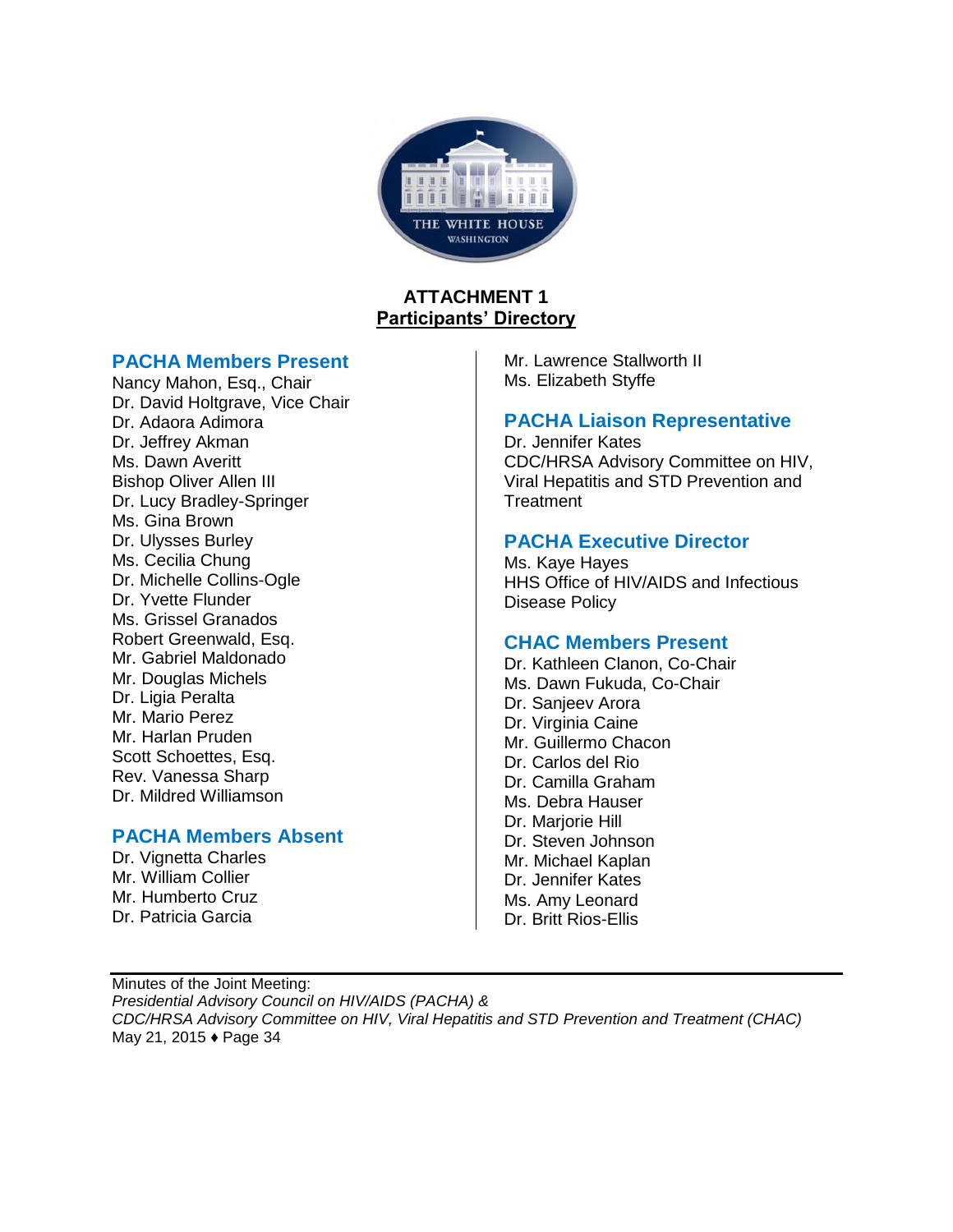# **CHAC Members Absent**

Dr. Bruce Agins Ms. Angelique Croasdale

# **CHAC** *Ex-Officio* **Members Present**

Dr. Pradip Akolkar U.S. Food and Drug Administration

Dr. Paul Gaist Office of AIDS Research National Institutes of Health

Ms. Kaye Hayes Office of HIV/AIDS and Infectious Disease Policy, U.S. Department of Health and Human Services

Dr. Iris Mabry-Hernandez Agency for Healthcare Research and **Quality** 

Ms. Lisa Neel Indian Health Service

Dr. Chana Rabiner (Alternate for Dr. Elinore McCance-Katz) Substance Abuse and Mental Health Services Administration

Dr. Richard Wild (Alternate for Dr. Stephen Cha) Centers for Medicare and Medicaid **Services** 

## **CHAC** *Ex-Officio* **Members Absent**

Dr. Stephen Cha Centers for Medicare and Medicaid **Services** 

Dr. Elinore McCance-Katz Substance Abuse and Mental Health Services Administration

#### **CHAC Liaison Representative**

Dr. Mildred Williamson Presidential Advisory Council on HIV/AIDS

## **CHAC Designated Federal Officers**

Dr. Laura Cheever HRSA/HAB Associate Administrator

Dr. Jonathan Mermin CDC/NCHHSTP Director

#### **Convener**

Mr. Douglas Brooks Office of National AIDS Policy

## **Keynote Speaker**

Dr. David Satcher Satcher Health Leadership Institute

#### **Facilitator**

Dr. Jean Flatley McGuire Northeastern University

## **Federal Agency Representatives**

Dr. Gail Bolan (CDC) Ms. Michelle Bonds (CDC) Mr. Nick Burton (OMB) Ms. Terry Butler (CDC) Ms. Chynna Cole (HHS) Ms. Chiquita Covington (HHS) Ms. Antigone Dempsey (HRSA) Dr. Karen DeSalvo (HHS) Dr. Patricia Dietz (CDC) Ms. Kristin Dixon (HHS) Ms. Teresa Durden (CDC) Ms. Laura Eastham (CDC)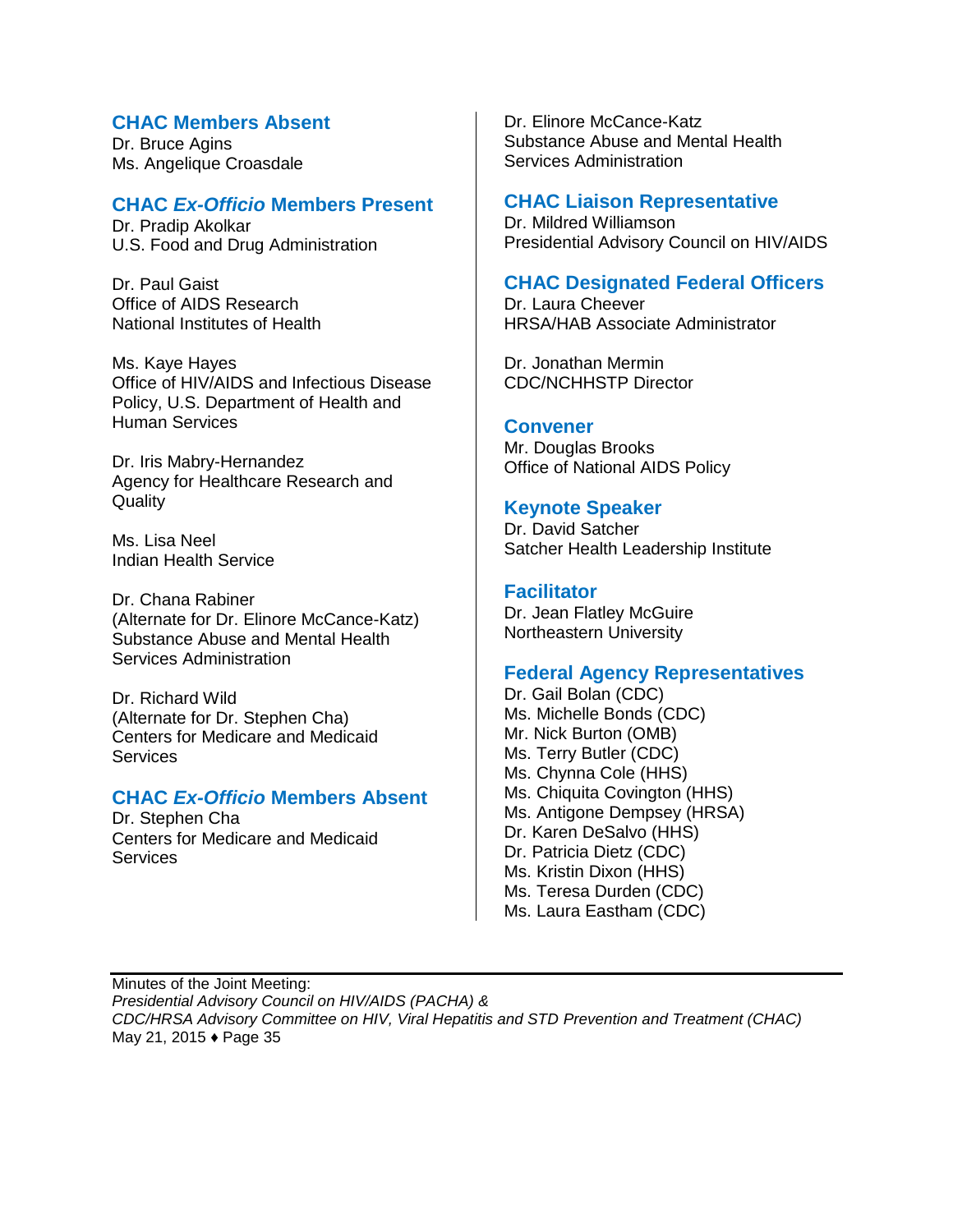Mr. George Fistonich (ONAP) Ms. Shelley Gordon (HRSA) Dr. Amy Lansky (ONAP) Ms. Eva Margolies (CDC) Dr. Eugene McCray (CDC) Ms. Susan Robinson (CDC) Ms. Margie Scott-Cseh (CDC) Ms. Caroline Talev (HHS) Dr. Ronald Valdiserri (HHS) Dr. John Ward (CDC) Dr. Richard Wolitski (CDC) Ms. Abigail Viall (CDC) Dr. Stephanie Zaza (CDC)

#### **Members of the Public**

Mr. Chris Aldridge National Association of County and City Health Officials

Dr. Chanza Baytop Abt Associates

Mr. Christopher Broussard Vision Community Foundation

Ms. Dee Dee Chamblee LaGender, Inc.

Dr. Stephanie Cohen San Francisco Department of Public Health

Ms. Rosemary Donnelly Southeast AIDS Training and Education **Center** Emory University School of Medicine

Mr. Kenyon Farrow Treatment Action Group

Ms. Debra Fraser-Howze OraSure Technologies, Inc. Ms. Bambi Gaddist South Carolina HIV/AIDS Council

Ms. Ruby Hardy Fulton County Department of Health and **Wellness** 

Ms. Patrice Harris Fulton County Department of Health and **Wellness** 

Ms. Damaris Henderson SisterLove, Inc.

Ms. Tam Ho M·A·C AIDS Fund

Ms. Tammy Kinney SisterLove, Inc., AIDS Athens & Positive Women's Network

Ms. Leisha McKinley-Beach Fulton County Department of Health and **Wellness** 

Melanie Medalle, Esq. SisterLove, Inc.

Mr. Murray Penner National Alliance of State and Territorial AIDS Directors

Mr. Carl Schmid The AIDS Institute

Dr. Liza Solomon Abt Associates

Ms. Masonia Traylor Member of the Public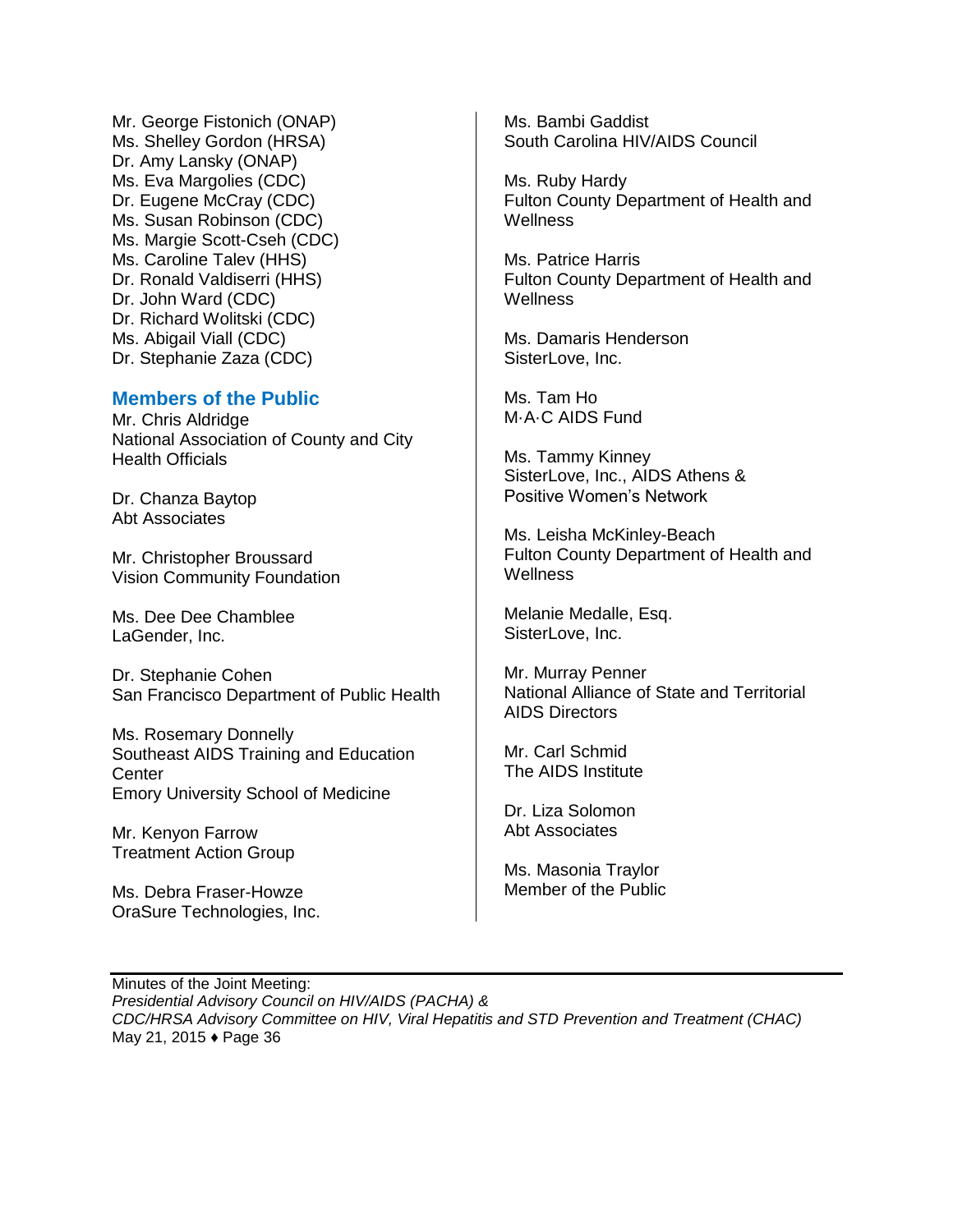Mr. Robert Ware Salvation Army

Ms. Avian Watson Vision Community Foundation

Ms. Gretchen Weiss National Association of County and City Health Officials

Ms. Lisa Diane White SisterLove, Inc.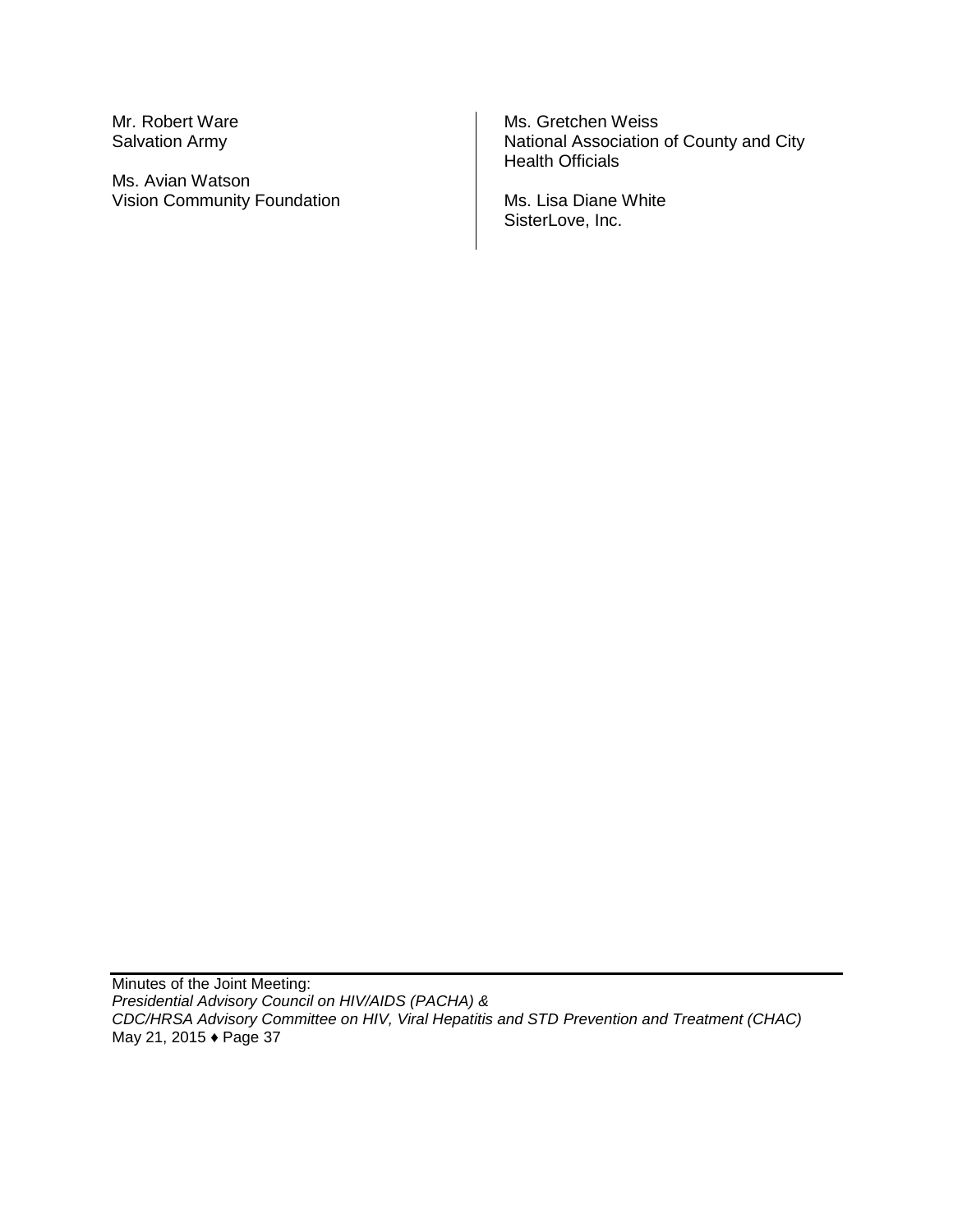

# **ATTACHMENT 2 Glossary of Acronyms**

| <b>ACA</b>              | Affordable Care Act                                       |
|-------------------------|-----------------------------------------------------------|
| <b>AETC<sub>s</sub></b> | <b>AIDS Education and Training Centers</b>                |
| <b>ANAC</b>             | Association of Nurses in AIDS Care                        |
| <b>ASH</b>              | <b>Assistant Secretary for Health</b>                     |
| <b>CBO<sub>s</sub></b>  | <b>Community-Based Organizations</b>                      |
| <b>CDC</b>              | Centers for Disease Control and Prevention                |
| <b>CHAC</b>             | CDC/HRSA Advisory Committee on HIV, Viral Hepatitis and   |
|                         | <b>STD Prevention and Treatment</b>                       |
| <b>COGME</b>            | <b>Council of Graduate Medical Education</b>              |
| <b>FAC</b>              | <b>Federal Advisory Committee</b>                         |
| <b>FBOs</b>             | <b>Faith-Based Organizations</b>                          |
| <b>HBV</b>              | <b>Hepatitis B Virus</b>                                  |
| <b>HCV</b>              | <b>Hepatitis C Virus</b>                                  |
| <b>HHS</b>              | U.S. Department of Health and Human Services              |
| <b>HRSA</b>             | <b>Health Resources and Services Administration</b>       |
| <b>IDU</b>              | <b>Injection Drug Use</b>                                 |
| <b>IOM</b>              | <b>Institute of Medicine</b>                              |
| <b>LGBTQ</b>            | Lesbian/Gay/Bisexual/Transgender/Questioning              |
| <b>MSM</b>              | Men Who Have Sex With Men                                 |
| <b>NASTAD</b>           | National Alliance of State and Territorial AIDS Directors |
| <b>NHAS</b>             | National HIV/AIDS Strategy                                |
| <b>NIH</b>              | National Institutes of Health                             |
| <b>NPs</b>              | <b>Nurse Practitioners</b>                                |
| <b>NSEPs</b>            | Needle-Syringe Exchange Programs                          |
| <b>OMB</b>              | Office of Management and Budget                           |
| <b>ONAP</b>             | <b>Office of National AIDS Policy</b>                     |
| <b>PACHA</b>            | Presidential Advisory Council on HIV/AIDS                 |
|                         |                                                           |